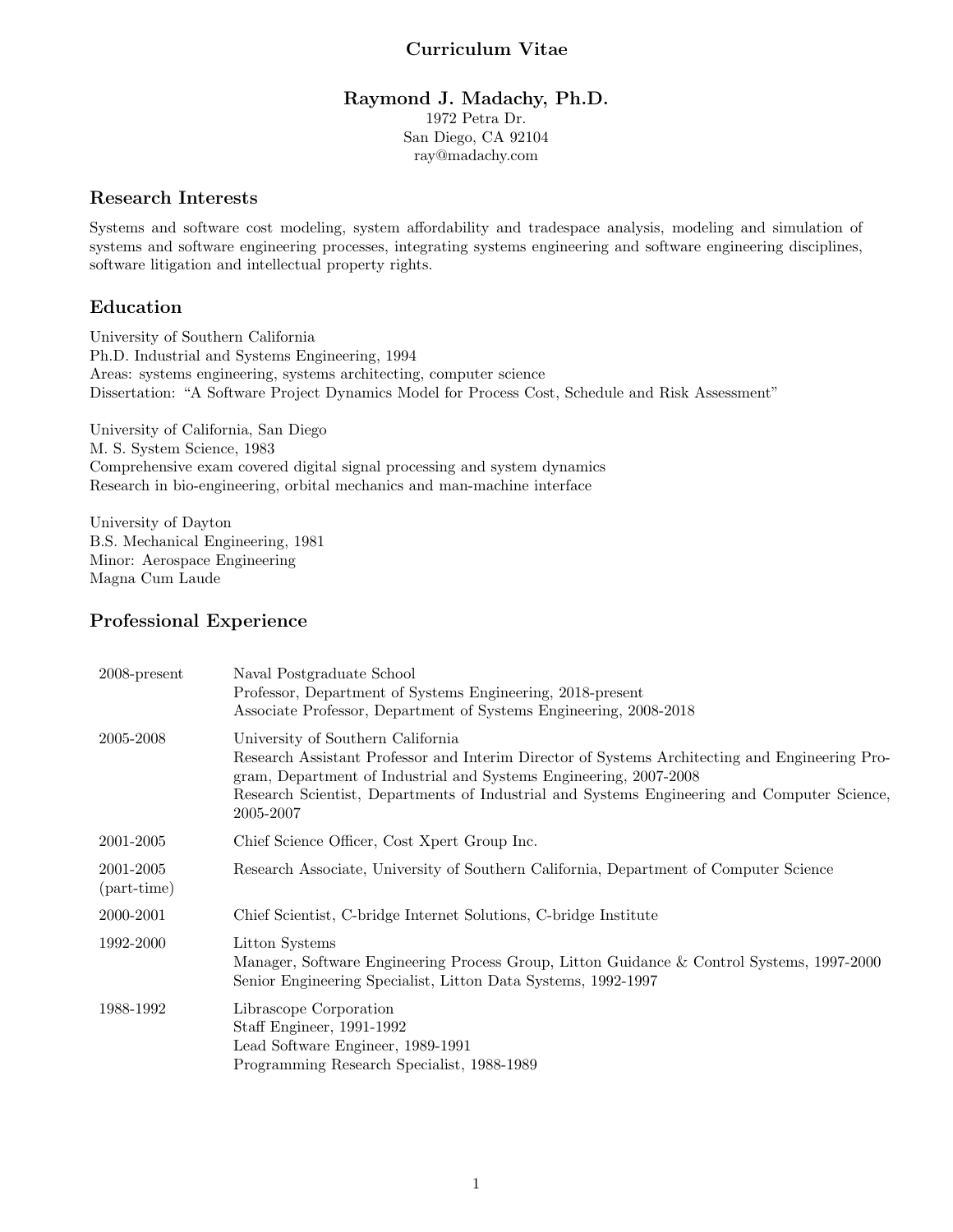| 1987-1988 | Laboratory Manager, University of California, Los Angeles                       |
|-----------|---------------------------------------------------------------------------------|
| 1985-1986 | Independent Contractor, TRW Electronics and Defense, Advanced Programs Division |
| 1982-1985 | Member of Technical Staff, Hughes Aircraft Co., Radar Systems                   |
| 1981-1982 | Aerospace Engineer, General Dynamics, Convair                                   |

### Publications

### Books

- [1] R. Madachy. *Systems Engineering Principles for Software Engineers*. CRC Press, Boca Raton, FL, 2018.
- [2] R. Madachy and D. Houston. *What Every Engineer Should Know About Modeling and Simulation*. CRC Press, Boca Raton, FL, 2017.
- [3] B. Clark and R. Madachy, editors. *Software Cost Estimation Metrics Manual for Defense Systems*. Software Metrics Inc., Haymarket, VA, 2015.
- [4] R. Madachy. *Software Process Dynamics*. Wiley-IEEE Press, Hoboken, NJ, 2008.
- [5] B. Boehm, C. Abts, W. Brown, S. Chulani, B. Clark, E. Horowitz, R. Madachy, D. Reifer, and B. Steece. *Software Cost Estimation with COCOMO II*. Prentice-Hall, 2000.

Conference Proceedings Books (Editor)

[6] Q. Wang, V. Garousi, R. Madachy, and D. Pfahl (Eds.). *Trustworthy Software Development Processes, International Conference on Software Process 2009*. Springer, Berlin-Heidelberg, Vancouver, Canada, 2009.

#### Chapters in Books

- [7] International Council on Systems Engineering (INCOSE). *"Project Planning" in Systems Engineering Handbook: A Guide for System Life Cycle Processes and Activities, Version 4.0*. John Wiley & Sons, Hoboken, NJ, 2015.
- [8] A. Pyster, D. Olwell, N. Hutchison, S. Enck, J. Anthony, D. Henry, and A. Squires (Eds). *Systems Engineering Management. Guide to the Systems Engineering Body of Knowledge (SEBoK) version 1.0.1*. Hoboken, NJ: The Trustees of the Stevens Institute of Technology 2012, 2012. URL <http://www.sebokwiki.org>.
- [9] A. Pyster, D. H. Olwell, T. L. J. Ferris, N. Hutchison, S. Enck, J. Anthony, D. Henry, and A. Squires(Eds.). *Expected Background for Students Entering a Master's Program. Graduate Reference Curriculum for Systems Engineering (GRCSE)*. Hoboken, NJ, USA:The Trustees of the Stevens Institute of Technology. Available at, 2012. URL <http://www.bkcase.org/grcse/>.
- [10] D. Petkov, D. Edgar-Nevill, R. Madachy, and R. O'Connor. Towards a wider application of the systems approach in information systems and software engineering. In D. Paradice, editor, *Emerging Systems Approaches in Information Technologies: Concepts, Theories and Applications*. IGI Publishing, 2010.
- [11] D. Petkov, D. Edgar-Nevill, R. Madachy, and R. O'Connor. Information systems, software engineering and systems thinking: Challenges and opportunities. In M. Gordon Hunter, editor, *Strategic Information Systems: Concepts, Methodologies, Tools and Applications*. IGI Publishing, 2009.
- [12] R. Madachy and B. Boehm. *"Software Dependability Applications" in Software Process Modeling*. Kluwer Academic Publishers, 2004.
- [13] R. Madachy. *"Simulation in Software Engineering" in Encyclopedia of Software Engineering*. Wiley and Sons, Inc., New York, NY, second edition, 2001.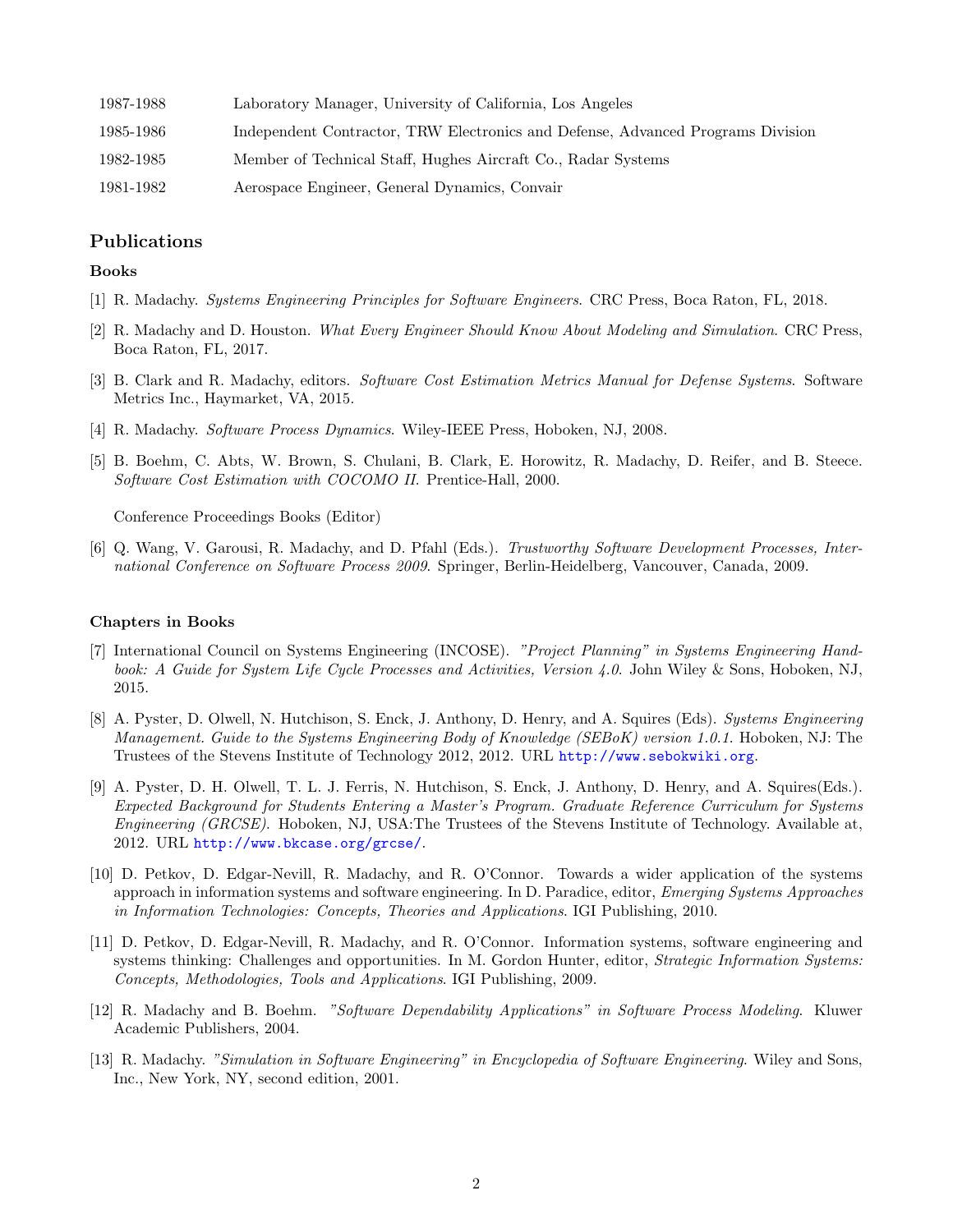#### Refereed Journal Papers

- [14] H. Zhang, D. Raffo, T. Birkholzer, D. Houston, R. Madachy, J. Munch, and S. Sutton. Software process simulation — at a crossroads? *Journal of Software: Evolution and Process*, 2014.
- [15] E. Kocaguneli, T. Menzies, J. Keung, D. Cok, and R. Madachy. Active learning and effort estimation: Finding the essential content of software effort estimation data. *IEEE Transactions on Software Engineering*, 99, December 2012.
- [16] R. Madachy, B. Boehm, and D. Houston. Modeling software defect dynamics. *DoD Software Tech News*, 13 (1), April 2010.
- [17] T. Menzies, S. Williams, O. Elrawas, D. Baker, B. Boehm, J. Hihn, K. Lum, and R. Madachy. Accurate estimates without local data. *Software Process Improvement and Practice*, 14, 2009.
- [18] R. Madachy. Cost modeling of distributed team processes for systems of systems and global development. *Software Process Improvement and Practice*, 2008.
- [19] D. Petkov, D. Edgar-Nevill, R. Madachy, and R. O'Connor. Information systems and software engineering and systems thinking: Challenges and opportunities. 2008.
- [20] T. Menzies, O. Elwaras, J. Hihn, Feather M., B. Boehm, and R. Madachy. The business case for automated software engineering. *IEEE Automated Software Engineering*, 2007.
- [21] R. Valerdi and R. Madachy. Impact and contributions of mbase on software engineering graduate courses. *Journal of Systems and Software*, 80(8), August 2007.
- [22] R. Madachy, B. Boehm, and J. Lane. Assessing hybrid incremental processes for sisos development. *Software Process Improvement and Practice*, 2007.
- [23] B. Boehm, L. Huang, A. Jain, and R. Madachy. Reasoning about the roi of software dependability: the idave model,. *IEEE Software*, 21(3), 2004.
- [24] R. Madachy and D. Tarbet. Case studies in software process modeling with system dynamics. *Software Process Improvement and Practice*, (Spring), 2000.
- [25] R. Madachy and D. Tarbet. Initial experiences in software process modeling. *Software Quality Professional*, (Spring), 2000.
- [26] B. Boehm, E. Horowitz, R. Madachy, and C. Abts. Future trends, implications in cost estimation models. *Crosstalk*, 2000.
- [27] K. Bennett, E. Burd, C. Kemerer, M. Lehman, M. Lee, R. Madachy, C. Mair, D. Sjoberg, and S. Slaughter. Empirical studies of evolving systems. *Empirical Software Engineering*, 4(4):370–380, December 1999.
- [28] M. Kellner, R. Madachy, and D. Raffo. Software process simulation modeling: Why? what? how? *Journal of Systems and Software*, (Spring), 1999.
- [29] B. Boehm, A. Egyed, D. Port, A. Shah, J. Kwan, and A R. Madachy. Stakeholder win-win approach to software engineering education. *Annals of Software Engineering*, 6, 1998.
- [30] B. Boehm, A. Egyed, J. Kwan, A. Shah, and R. Madachy. Using the winwin spiral model: A case study. *IEEE Computer*, 1998.
- [31] R. Madachy and B. Khoshnevis. Dynamic simulation modeling of an inspection-based software lifecycle process. *Simulation*, 69(1), July 1997.
- [32] R. Madachy. Heuristic risk assessment using cost factors. *IEEE Software*, 1997.
- [33] R. Madachy. Knowledge-based risk assessment and cost estimation. *Automated Software Engineering*, 1995.
- [34] B. Boehm, B. Clark, E. Horowitz, C. Westland, R. Madachy, and R. Selby. Cost models for future software life cycle processes: Cocomo 2.0. *Annals of Software Engineering*, pages 57–94, 1995.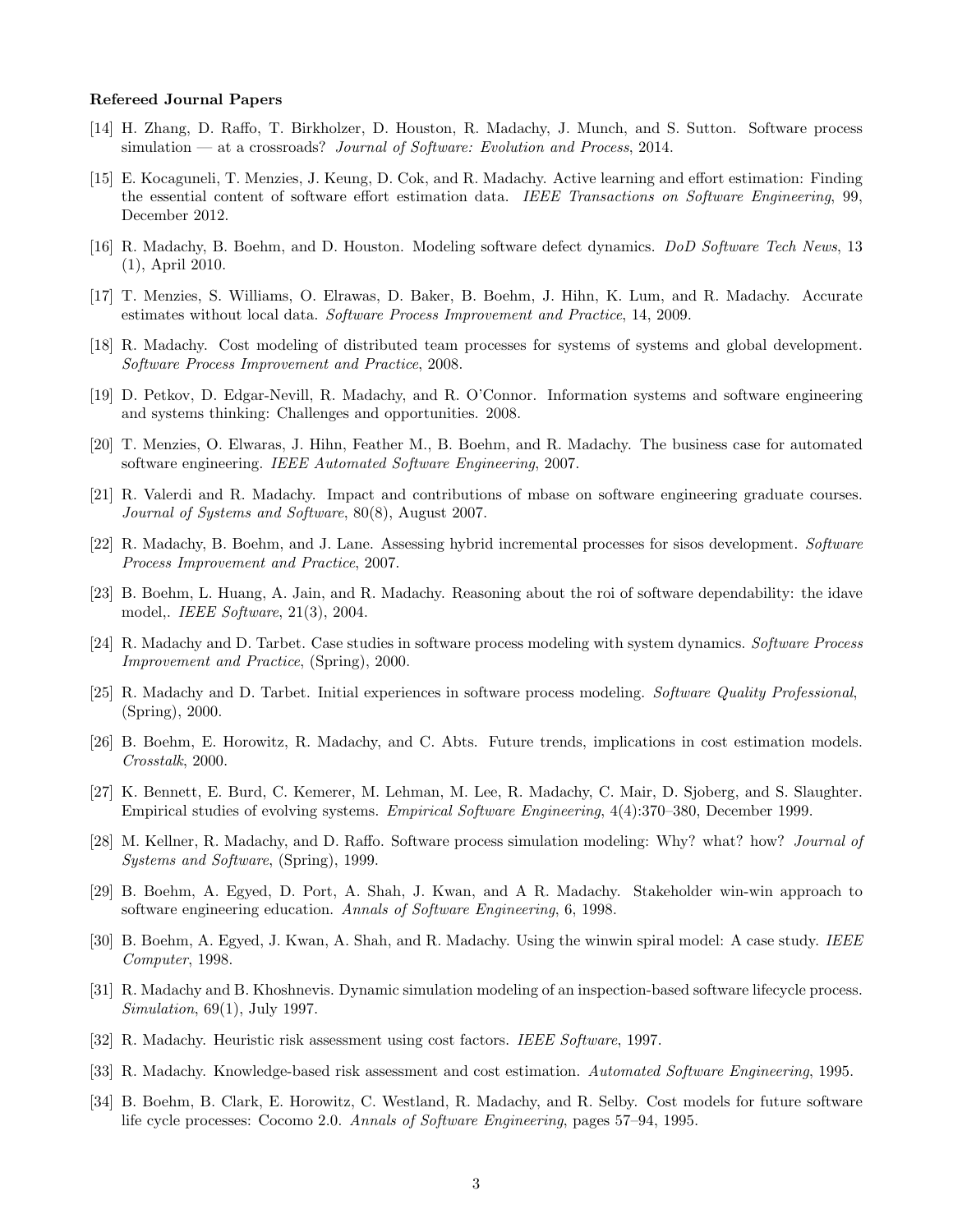### Refereed Conference Papers

### Rigorously peer reviewed

- [35] W. Rosa, R. Madachy, C. Wallshein, B. Clark, and B. Boehm. Early phase cost models for agile software processes in the us dod. In *Proceedings of the 2017 ACM / IEEE International Symposium on Empirical Software Engineering and Measurement*, Toronto, Canada, November 2017. Accepted.
- [36] R. Madachy. System dynamics behaviors for modeling lawmaking processes. In *Proceedings of the 4th Annual Science of Laws Conference*. The Science of Laws Institute, November 2017. Accepted.
- [37] M. Green and R. Madachy. Hitchins' 5-layer model as an evaluation framework for regulations. In *Proceedings of the 4th Annual Science of Laws Conference*. The Science of Laws Institute, November 2017. Accepted.
- [38] R. Madachy. System dynamics structures for modeling lawmaking processes. In *Proceedings of the 3rd Annual Science of Laws Conference*. The Science of Laws Institute, 2016.
- [39] W. Rosa, B. Boehm, R. Madachy, B. Clark, C. Jones, J. McGarry, C. Wallshein, and N. Lanham. Early phase software effort and schedule estimation models. In *Proceedings of the 2015 International Cost Estimating and Analysis Association Conference*, June 2015. Best Paper Award.
- [40] W. Rosa, R. Madachy, B. Boehm, and B. Clark. Simple empirical software effort estimation model. In *Proceedings of the 8th ACM/IEEE International Symposium on Empirical Software Engineering and Measurement*, September, 2014. ACM/IEEE.
- [41] R. Turner, R. Madachy, D. Ingold, and J. Lane. Modeling kanban processes in systems engineering. In *Proceedings of the 2012 International Conference on Software and System Process*, Zurich, Switzerland, 2012. IEEE.
- [42] R. Turner, R. Madachy, D. Ingold, and J. Lane. Improving systems engineering effectiveness in rapid response development environments. In *Proceedings of the 2012 International Conference on Software and System Process*, Zurich, Switzerland, 2012. IEEE Computer Society.
- [43] J. Wirthlin, D. Houston, and R. Madachy. Defense acquisition system simulation studies. In *Proceedings of the 2011 International Conference on Software and System Process*, Waikiki, HI, 2011. IEEE Computer Society.
- [44] R. Madachy, B. Boehm, B. Clark, T. Tan, and W. Rosa. Us dod application domain empirical software cost analysis. In *Proceedings of 2011 Empirical Software Engineering and Measurement International Symposium*, Banff, Canada, September 2011. IEEE Computer Society.
- [45] R. Madachy, R. Valerdi, and G. Wang. Interdisciplinary impacts: A tribute to prof. barry w boehm. In *Proceedings of the Barry W. Boehm Symposium*, Beijing, China, 2011. International Journal of Software and Informatics.
- [46] T. Birkholzer, R. Madachy, D. Pfahl, D. Port, H. Beitinger, M. Schuster, and A. Olkov. A library of reusable components for software process simulation. In *Proceedings of the 2010 International Conference on Software Process*, Paderborn, Germany, 2010.
- [47] R. Madachy and B. Boehm. Assessing quality processes with odc coqualmo. In *Proceedings of the 2008 International Conference on Software Process*, Liepzig, Germany, 2008.
- [48] R. Madachy. Distributed global development parametric cost modeling. In *Proceedings of the 2007 International Conference on Software Process*, Minneapolis, MN, 2007.
- [49] R. Valerdi and R. Madachy. Impact and contributions of mbase on software engineering graduate courses. In *Proceedings of 19th Conference on Software Engineering Education and Training*, IEEE Computer Society, 2006. Turtle Bay, HI.
- [50] R. Madachy. Reusable model structures and behaviors for software processes. In *Proceedings of the Software Process Workshop/Workshop on Software Process Simulation 2006*, Shanghai, China, May 2006. Springer-Verlag.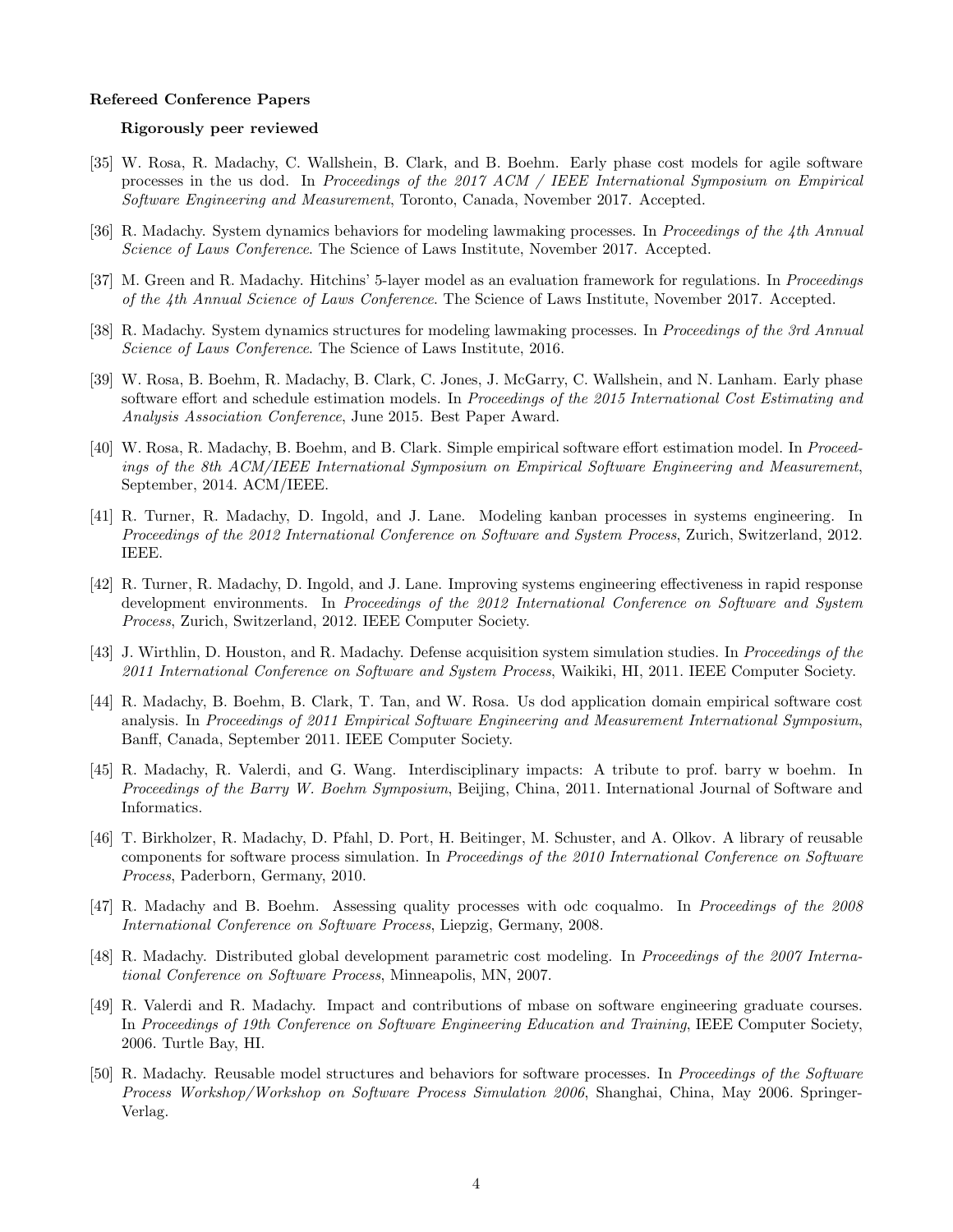- [51] R. Madachy, B. Boehm, and J. Lane. Spiral lifecycle increment modeling for new hybrid processes. In *Proceedings of the Software Process Workshop/Workshop on Software Process Simulation 2006*, Shanghai, China, May 2006. Springer-Verlag.
- [52] R. Madachy. Simulation for business value and software process/product tradeoff decisions. In *Proceedings of The 8th International Workshop on Economics-Driven Software Engineering Research at the 28th International Conference on Software Engineering*, Shanghai, China, 2006. IEEE Computer Society.
- [53] R. Madachy. Integrating business value and software process modeling. In *Proceedings of the 2005 Software Process Workshop*, Beijing, China, May 2005. Springer-Verlag.
- [54] R. Madachy. Software process and business value modeling. In *Proceedings of the 6th International Workshop on Software Process Simulation and Modeling*, St. Louis, MI, 2005. IEEE.
- [55] R. Madachy. People applications in software process modeling and simulation. In *Proceedings of the 6th International Workshop on Software Process Simulation and Modeling*, St. Louis, MI, 2005. IEEE.
- [56] R. Madachy. A software product business case model. In *Proceedings of the 5th International Workshop on Software Process Simulation and Modeling*, 2004.
- [57] B. Boehm, L. Huang, A. Jain, and R. Madachy. Quality as stakeholder value. In *Proceedings of the Second Work shop on Software Quality*. IEEE Computer Society, 2004.
- [58] B. Boehm, J. Bhuta, D. Garlan, E. Gradman, L. Huang, A. Lam, R. Madachy, N. Medvidovic, K. Meyer, S. Meyers, G. Perez, K. Reinholtz, R. Roshandel, and N. Rouquette. Using empirical testbeds to accelerate technology maturity and transition: The scrover experience. In *Proceedings of the 2004 International Symposium on Empirical Software Engineering*. IEEE Computer Society, 2004.
- [59] B. Boehm, A. W. Brown, R. Madachy, and A Y. Yang. Software product line life cycle cost estimation model. In *Proceedings of the 2004 International Symposium on Empirical Software Engineering*. IEEE Computer Society, 2004.
- [60] Y. Chen, B. Boehm, R. Madachy, and R. Valerdi. An empirical study of eservices product uml sizing metrics. In *Proceedings of the 2004 International Symposium on Empirical Software Engineering*. IEEE Computer Society, 2004.
- [61] R. Madachy and D. Tarbet. Case studies in software process modeling with system dynamics. In *Proceedings of the ProSim 1999 Workshop*, Silver Falls, OR, June 1999.
- [62] B. Boehm, A. Egyed, J. Kwan, and R. Madachy. Developing multimedia applications with the winwin spiral model. In *Proceedings of the Sixth European Software Engineering Conference and Fifth ACM SIGSOFT Symposium on the Foundations of Software Engineering*, Zurich, Switzerland, September 1997. Verlag.
- [63] R. Madachy. System dynamics modeling of an inspection-based process. In IEEE Computer Society Press, editor, *Proceedings of the Eighteenth International Conference on Software Engineering*, Berlin, Germany, March 1996.
- [64] R. Madachy. Modeling software processes with system dynamics: Current developments. In *Proceedings of the 1996 International System Dynamics Conference*, Cambridge, MA, July 1996.
- [65] R. Madachy. Measuring inspections at litton. In *Proceedings of the Sixth International Conference on Applications of Software Measurement*, Orlando, FL, October 1995. Software Quality Engineering. Best Paper Award.
- [66] R. Madachy. Knowledge-based risk assessment and cost estimation. In *Proceedings of the Ninth Knowledge-Based Software Engineering Conference*, IEEE Computer Society Press, September 1994. Monterey, CA.

### Moderately peer reviewed

[67] M. Towhidnejad, T. Ferris, A. Squires, and R. Madachy. Enabling systems engineering program outcomes via systems engineering body of knowledge. In *2013 Conference on Systems Engineering Research, Procedia Computer Science, 16*, pages 983–989, 2013.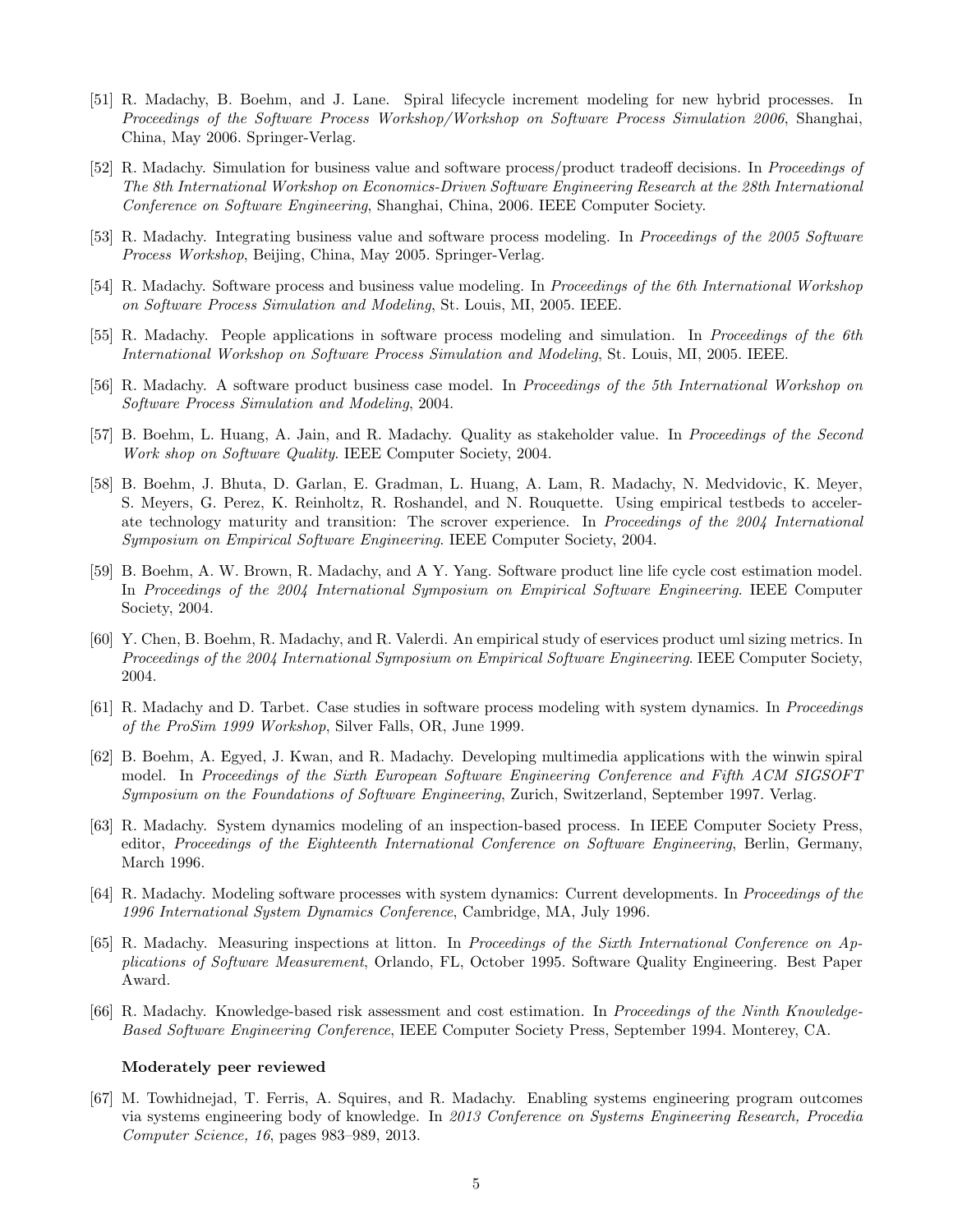- [68] R. Turner, J. Lane, D. Ingold, and R. Madachy. A lean approach to improving se visibility in large operational systems evolution. volume 23, 2013.
- [69] T. Hilburn, A. Squires, and R. Madachy. A model for educating systems engineers. In *Proceedings of the IEEE Systems Conference*, Vancouver, Canada, March 2012. IEEE.
- [70] R. Turner, D. Ingold, J. Lane, R. Madachy, and D. Anderson. An event-driven, value-based, pull systems engineering scheduling approach. In *Proceedings of the IEEE Systems Conference*. Vancouver, March 2012.
- [71] R. Turner, D. Ingold, J. Lane, R. Madachy, and D. Anderson. Effectiveness of kanban approaches in systems engineering within rapid response environments. In *Proceedings of the 10th Annual Conference on Systems Engineering Research*, March 2012.
- [72] B. Boehm, J. Lane, and R. Madachy. Total ownership cost models for valuing system flexibility. In *2011 Conference on Systems Engineering Research*, Los Angeles, CA, April 2011.
- [73] R. Madachy and R. Valerdi. Automating systems engineering risk assessment. In *Proceedings of the 8th Annual Conference on Systems Engineering Research*, 2010.
- [74] H. Johnson and R. Madachy. Simulating international space station issue resolution. In *Proceedings of AIAA Space 2008 Conference*, Long Beach, CA, 2008.
- [75] R. Madachy, B. Haas, H. Bradbury-Huang, J. Newell, R. Vos, and M. Rahimi. Achieving sustainable development in southern california: Collaborative learning through system dynamics modeling. In *Proceedings of the 18th International Symposium of INCOSE*, Netherlands, 2008.
- [76] B. Boehm, D. Ingold, and R. Madachy. The macro risk model an early warning tool for software-intensive systems projects. In *Proceedings of the 18th International Symposium of INCOSE*, Netherlands, 2008.
- [77] R. Madachy, B. Boehm, J. Richardson, M. Feather, and T. Menzies. Value-based design of software v&v processes for nasa flight projects. In *Proceedings of AIAA Space 2007 Conference*, Long Beach, CA, 2007.

### Lightly peer reviewed

- [78] W. Rosa, R. Madachy, B. Boehm, B. Clark, C. Jones, J. McGarry, and J. Dean. Improved method for predicting software effort and schedule. In *Proceedings of the 2014 International Cost Estimating and Analysis Association (ICCEA) Conference*, 2014. Best Paper Award.
- [79] R. Madachy. Knowledge-based assistance for software cost estimation and project risk assessment. In *Litton Software Technology Management Conference*, Santa Barbara, CA, 1994. Best Paper Award.
- [80] R. Madachy. Case and hypertext integration issues. In *The Third Annual Teamworkers International User Group Conference*, San Diego, CA, March 1990.
- [81] R. Madachy, P. Dousette, and S. Sperling. Librascope case position. In *Advance Working Papers of Third International Workshop on CASE. Imperial College, London, UK, July*, 1989.

#### Conference Presentations

- [82] R. Madachy, D. Jacques, K. Giammarco, and D. Edwards. Model-based systems engineering tradespace analysis with sysml and cosysmo. In *Proceedings of the 32nd International Forum on COCOMO and Systems/Software Cost Modeling*, Los Angeles, CA, October 2017. Accepted.
- [83] W. Rosa, R. Madachy, B. Clark, and B. Boehm. Agile software development cost modeling for the us dod. In *Proceedings of the 32nd International Forum on COCOMO and Systems/Software Cost Modeling*, Los Angeles, CA, October 2017. Accepted.
- [84] R. Madachy. Cost, schedule, and quality models and simulations. In *Proceedings of the 31st International Forum on COCOMO and Systems/Software Cost Modeling*, Los Angeles, CA, October 2016. Invited Presentation.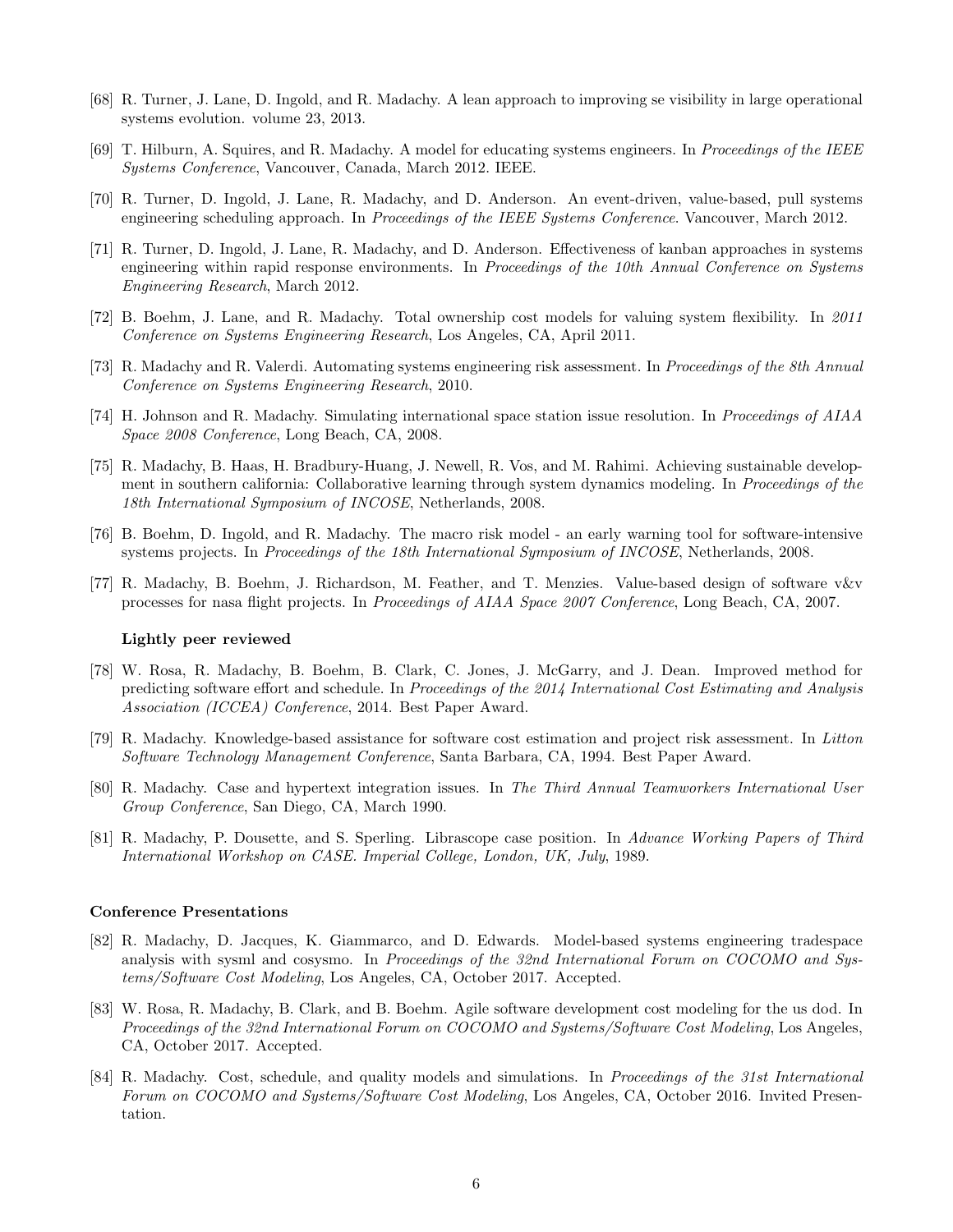- [85] R. Madachy, K. Giammarco, D. Jacques, and D. Edwards. System cost modeling and sysml integration. In *Proceedings of the 31st International Forum on COCOMO and Systems/Software Cost Modeling*, Los Angeles, CA, October 2016.
- [86] M. Farah-Stapleton, R. Madachy, M. Auguston, and K. Giammarco. Executable architecture modeling. In *Proceedings of the 31st International Forum on COCOMO and Systems/Software Cost Modeling*, Los Angeles, CA, October 2016.
- [87] R. Madachy. Software maintainability metrics workshop. In *Proceedings of the 2016 International Software Engineering Research Network Meeting*, La Ciudad, Spain, September 2016.
- [88] R. Madachy. Software process dynamics. In *Proceedings of the 2016 Brazilian Function Point Users Group*, Sao Paulo, Brazil, August 2016. Invited Presentation.
- [89] W. Rosa, B. Boehm, R Madachy, and B. Clark. Early phase software cost and schedule estimation models. In *Proceedings of the 30th International Forum on COCOMO and Systems/Software Cost Modeling*, Washington, DC, November 2015.
- [90] B. Clark and Madachy R. COCOMO III Workshop. In *Proceedings of the 30th International Forum on COCOMO and Systems/Software Cost Modeling*, Washington, DC, November 2015.
- [91] M. Farah-Stapleton, R. Madachy, M. Auguston, and K. Giammarco. Resource analysis based on system architecture behavior. In *Proceedings of the 30th International Forum on COCOMO and Systems/Software Cost Modeling*, Washington, DC, November 2015.
- [92] Madachy R. and B. Clark. Software cost estimation metrics manual for defense systems. In *Proceedings of the USC CSSE Annual Research Review*, Los Angeles, CA, April 2015.
- [93] W. Rosa, B. Boehm, R. Madachy, and B Clark. Simple empirical software effort estimation model. In *Proceedings of the 29th International Forum on COCOMO and Systems/Software Cost Modeling*, Los Angeles, CA, October 2014.
- [94] B. Clark and Madachy R. Software cost estimation metrics manual for defense systems. In *Proceedings of the 29th International Forum on COCOMO and Systems/Software Cost Modeling*, Los Angeles, CA, October 2014.
- [95] B. Boehm and R. Madachy. Workshop: Empirical specification and evaluation of the ilities. In *Proceedings of the 2013 International Software Engineering Research Network Meeting*, Baltimore, MD, 2013.
- [96] B. Clark and R. Madachy. Dod software resource data reports (srdrs) and cost data analysis workshop. In *Proceedings of the 27th International Forum on COCOMO and Systems/Software Cost Modeling*, Pittsburgh, PA, 2012.
- [97] R. Turner and R. Madachy. Improving systems engineering effectiveness using kanban-based scheduling and a service-oriented approach. In *Proceedings of IEEE SysCon*, Vancouver, Canada, March 2012. IEEE.
- [98] R. Madachy and R. Valerdi. Estimation curriculum development workshop. In *Proceedings of the 26th International Forum on COCOMO and Systems/Software Cost Modeling*, Los Angeles, CA, 2011.
- [99] B. Clark and R. Madachy. Air force estimation guidebook workshop. In *Proceedings of the 26th International Forum on COCOMO and Systems/Software Cost Modeling*, Los Angeles, CA, 2011.
- [100] B. Clark and R. Madachy. SRDR data analysis research workshop. In *Proceedings of the 25th International Forum on COCOMO and Systems/Software Cost Modeling*, Los Angeles, CA, 2010.
- [101] B. Clark and R. Madachy. Software metrics unification & software productivity domains workshop. In *Proceedings of the 24th International Forum on COCOMO and Systems/Software Cost Modeling*, Cambridge, MA, 2009.
- [102] W. Rosa, B. Boehm, B. Clark, R. Madachy, and J. Dean. Domain-driven software cost and schedule estimation models: Using software resource data reports. In *Proceedings of the 2013 International Cost Estimating and Analysis Association (ICCEA) Conference*, New Orleans, LA, 2013.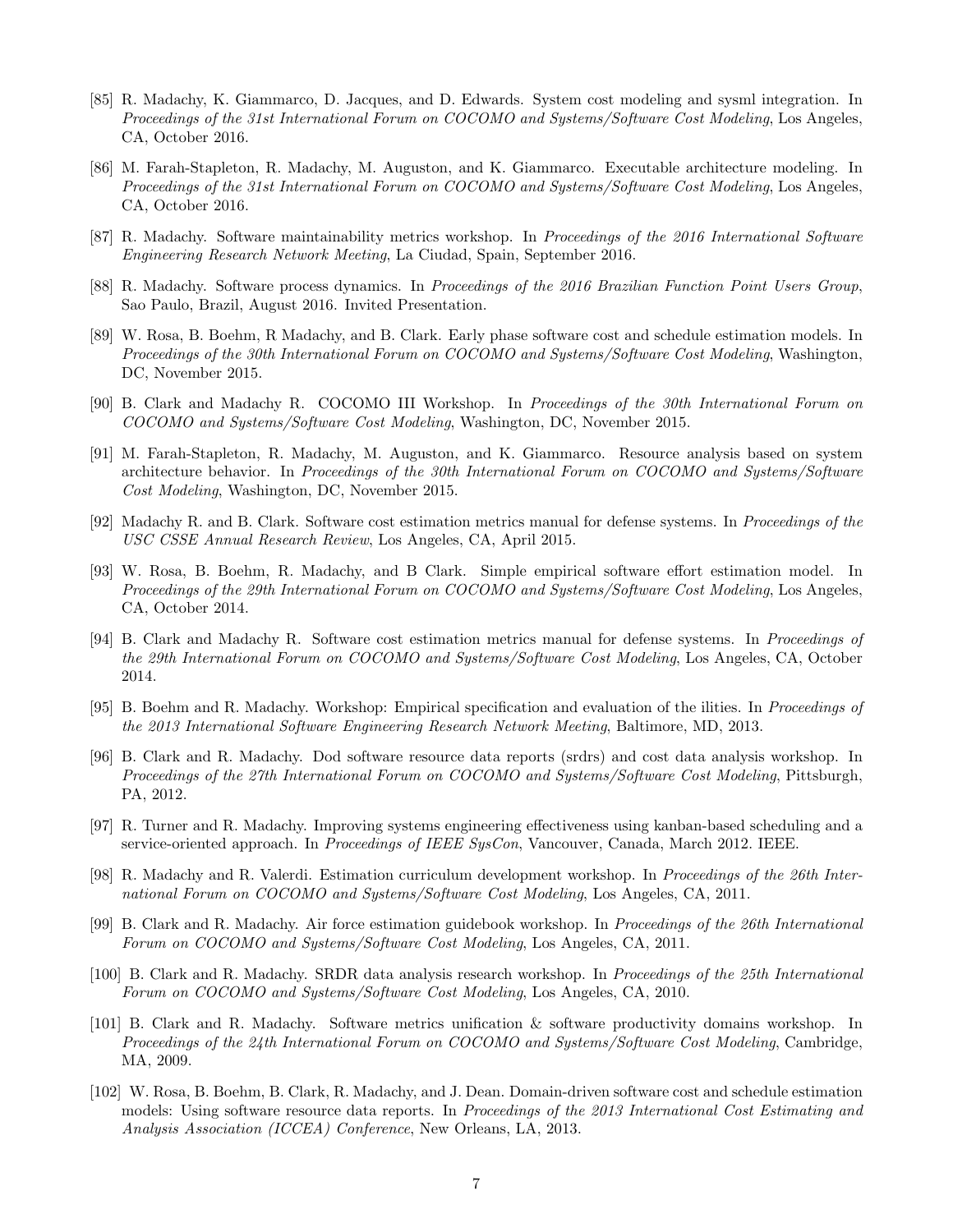- [103] CSSE alumni panel. In *USC CSSE Annual Research Review*, Los Angeles, CA, March 2013.
- [104] W. Rosa, B. Boehm, B. Clark, T. Tan, and R. Madachy. Domain-driven software cost estimation: Space, air, ship, and ground systems. In *Proceedings of the 2012 SCEA/ISPA Joint Annual Conference and Training Workshop*, Orlando, FL, 2012.
- [105] B. Boehm, J. Lane, S. Koolmanojong, and R. Madachy. Estimating for lifecycle and product line affordability. In *Proceedings of the SCEA/ISPA Joint Annual Conference and Training Workshop*, Orlando, FL, 2012.
- [106] R. Madachy. Panel: Software process simulation at a crossroads?". In *Proceedings of the 2012 International Conference on Software and System Process*, Zurich, Switzerland, 2012. IEEE. Invited Panelist.
- [107] B. Clark, R. Madachy, B. Boehm, and W. Rosa. Software cost estimation metrics manual online. In *Proceedings of the 28th International Forum on Software Cost Modeling*, Los Angeles, CA, 2013.
- [108] W. Rosa, B. Boehm, B. Clark, T. Tan, and R. Madachy. Domain-driven software cost estimation. In *Proceedings of the 27th International Forum on COCOMO and Systems/Software Cost Modeling*, Pittsburgh, PA, 2012.
- [109] R. Madachy, B. Boehm, B. Clark, T. Tan, and W. Rosa. Software cost estimation metrics manual. In *Proceedings of the 26th International Forum on COCOMO and Systems/Software Cost Modeling*, Los Angeles, CA, 2011.
- [110] B. Boehm, B. Clark, R. Madachy, W. Rosa, and T. Tan. Estimation challenges for 21st century software systems. In *Proceedings of the 2011 ISPA/SCEA Conference*, Albuquerque, NM, June 2011.
- [111] B. Boehm, J. Lane, and R. Madachy. Valuing system flexibility via total ownership cost analysis. In *13th Annual NDIA Systems Engineering Conference*, San Diego, CA, 2010.
- [112] R. Madachy, B. Boehm, E. Conrow, K. Nidiffer, and G. Roedler. Panel: Systems engineering management and the relationship of systems engineering to project management and software engineering. In *13th Annual NDIA Systems Engineering Conference*, San Diego, CA, 2010. Panelist.
- [113] R. Madachy. Coconomography. In *Proceedings of the 25th International Forum on COCOMO and Systems/Software Cost Modeling*, Los Angeles, CA, 2010. Invited Presentation.
- [114] R. Madachy and A. W. Brown. COCOMO suite toolset. In *Proceedings of the 25th International Forum on COCOMO and Systems/Software Cost Modeling*, Los Angeles, CA, 2010.
- [115] B. Clark and R. Madachy. Building cost estimating relationships for acquisition decision support. In *14th Annual Practical Software and Systems Measurement (PSM) User's Group Conference*, 2010.
- [116] B. Boehm, R. Madachy, B. Clark, and W. Rosa. Future ground system software estimation and metrics. In *Proceedings of the 2010 Ground System Architectures Workshop (GSAW)*, Los Angeles, CA, 2010.
- [117] R. Madachy, B. Boehm, B. Clark, D. Reifer, and W. Rosa. A sizing framework for dod software cost analysis. In *Proceedings of the 24th International Forum on COCOMO and Systems/Software Cost Modeling*, Cambridge, MA, 2009.
- [118] R. Madachy. Integrated cocomo suite tool for education. In *Proceedings of the 24th International Forum on COCOMO and Systems/Software Cost Modeling*, Cambridge, MA, 2009.
- [119] R. Madachy and R. Valerdi. Risk analysis and mitigation with expert cosysmo. In *Proceedings of the 24th International Forum on COCOMO and Systems/Software Cost Modeling*, Cambridge, MA, 2009.
- [120] W. Rosa, B. Clark, R. Madachy, D. Reifer, and B. Boehm. Software cost metrics manual. In *Proceedings of the 42nd Department of Defense Cost Analysis Symposium*, Williamsburg, VA, 2009.
- [121] R. Madachy. COCOMO suite model unification tool. In *Proceedings of the 23rd International Forum on COCOMO and Systems/Software Cost Modeling*, CA, 2008. Los Angeles.
- [122] R. Madachy. Business valuation with software cost modeling a case study. In *Proceedings of the 22nd International Forum on COCOMO and Systems/Software Cost Modeling*, Los Angeles, CA, 2007.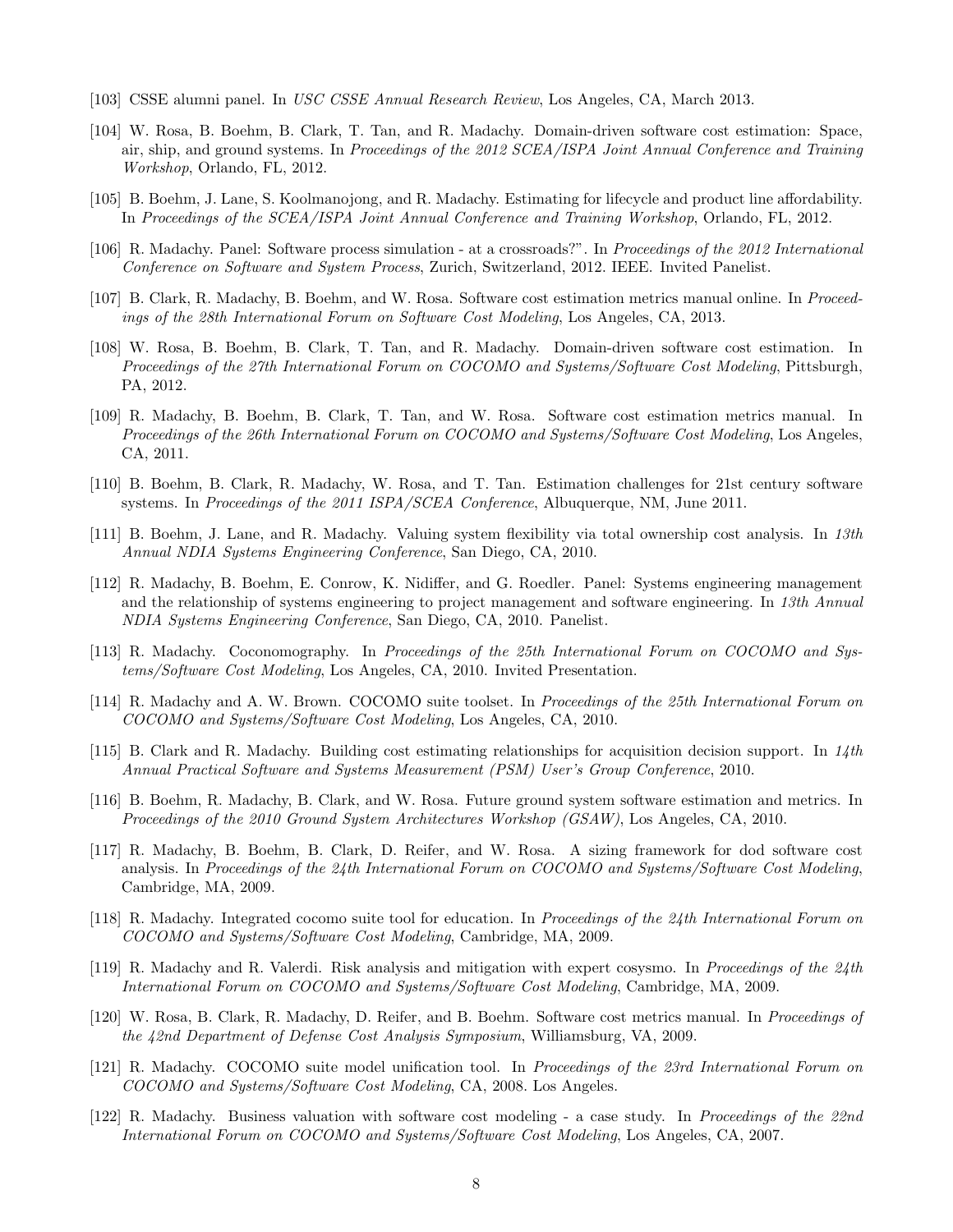- [123] R. Madachy and B. Boehm. Software cost model comparison for nasa projects. In *Proceedings of the 2007 NASA Cost Symposium*, Denver, CO, 2007.
- [124] R. Madachy and R. Valerdi. Expert COSYSMO. In *Proceedings of the 22nd International Forum on CO-COMO and Systems/Software Cost Modeling*, Los Angeles, CA, 2007.
- [125] R. Madachy and B. Boehm. ODC COQUALMO. In *Proceedings of the 22nd International Forum on CO-COMO and Systems/Software Cost Modeling*, Los Angeles, CA, 2007.
- [126] J. Richardson, B. Boehm, R. Madachy, L. Huang, D. Port, and R. Kazman. Reducing autonomy risks through rational selection of verification strategies. In *Proceedings of 2006 Ground Systems Architecture Workshop*, Los Angeles, CA, 2006.
- [127] B. Boehm, L. Huang, and R. Madachy. Integrated software cost and quality modeling for program risk management. In *Proceedings of 2006 Ground Systems Architecture Workshop*, Los Angeles, CA, 2006.
- [128] R. Madachy. Applying gqm to software cost, schedule, and quality estimation. In *Proceedings of the Software Technology Conference 2004*, Salt Lake City, UT, 2004.
- [129] R. Madachy. A value-based software product model. In *Proceedings of the Eighteenth International Forum on COCOMO and Software Cost Modeling*, Los Angeles, CA, 2003.
- [130] Y. Chen and R. Madachy. Results of eservices product sizing metric correlations. In *Proceedings of the Eighteenth International Forum on COCOMO and Software Cost Modeling*, Los Angeles, CA, October 2003.
- [131] B. Boehm, Y. Yang, and R. Madachy. Coplimo: A product-line investment analysis model. In *Proceedings of the Eighteenth International Forum on COCOMO and Software Cost Modeling*, Los Angeles, CA, October 2003.
- [132] R. Madachy. Using cost models in software risk management. In *Proceedings of the Fourth Joint Annual International Society of Parametric Analysts/Society of Cost Estimating and Analysis International Conference*, Orlando, FL, June 2003.
- [133] R. Madachy. Software process concurrence modeling. In *Proceedings of the Fourth Joint Annual International Society of Parametric Analysts/Society of Cost Estimating and Analysis International Conference*, Orlando, FL, June 2003.
- [134] R. Madachy. Software process concurrence modeling. In *Proceedings of the Software Management/Applications of Software Measurement 2003 Conference*, San Jose, CA, June 2003.
- [135] R. Madachy. Tutorial: Use of cost models in risk management. In *Proceedings of the Seventeenth International Forum on COCOMO and Software Cost Modeling*, Los Angeles, CA, October 2002.
- [136] D. Reifer and R. Madachy. COCOMO II/SEER rosetta stone. In *Proceedings of the Seventeenth International Forum on COCOMO and Software Cost Modeling*, Los Angeles, CA, 2002.
- [137] R. Madachy. Software process concurrence. In *Proceedings of the 2002 International System Dynamics Conference*, Palermo, Italy, July 2002. System Dynamics Society.
- [138] R. Madachy. Software schedule analysis with process concurrence. In *Proceedings of the Sixteenth International Forum on COCOMO and Software Cost Modeling*, Los Angeles, CA, October 2001.
- [139] R. Madachy and Cocomo Ii:. Airborne radar system example. In *Proceedings of the Fifteenth International Forum on COCOMO and Software Cost Modeling*, Los Angeles, CA, October 2000.
- [140] D. Reifer and R. Madachy. An introduction to COCOMO II.2000 (tutorial). In *Proceedings of the Software Technology Conference Salt Lake City*, Salt Lake City, UT, 2000.
- [141] R. Madachy. Pal-enabled software metrics and process automation. In *Proceedings of the Litton Software Technology Management Conference*, Santa Barbara, CA, February 2000.
- [142] R. Madachy. Cost/schedule/process modeling via system dynamics. In *Proceedings of the Fourteenth International Forum on COCOMO and Software Cost Modeling*, Los Angeles, CA, October 1999.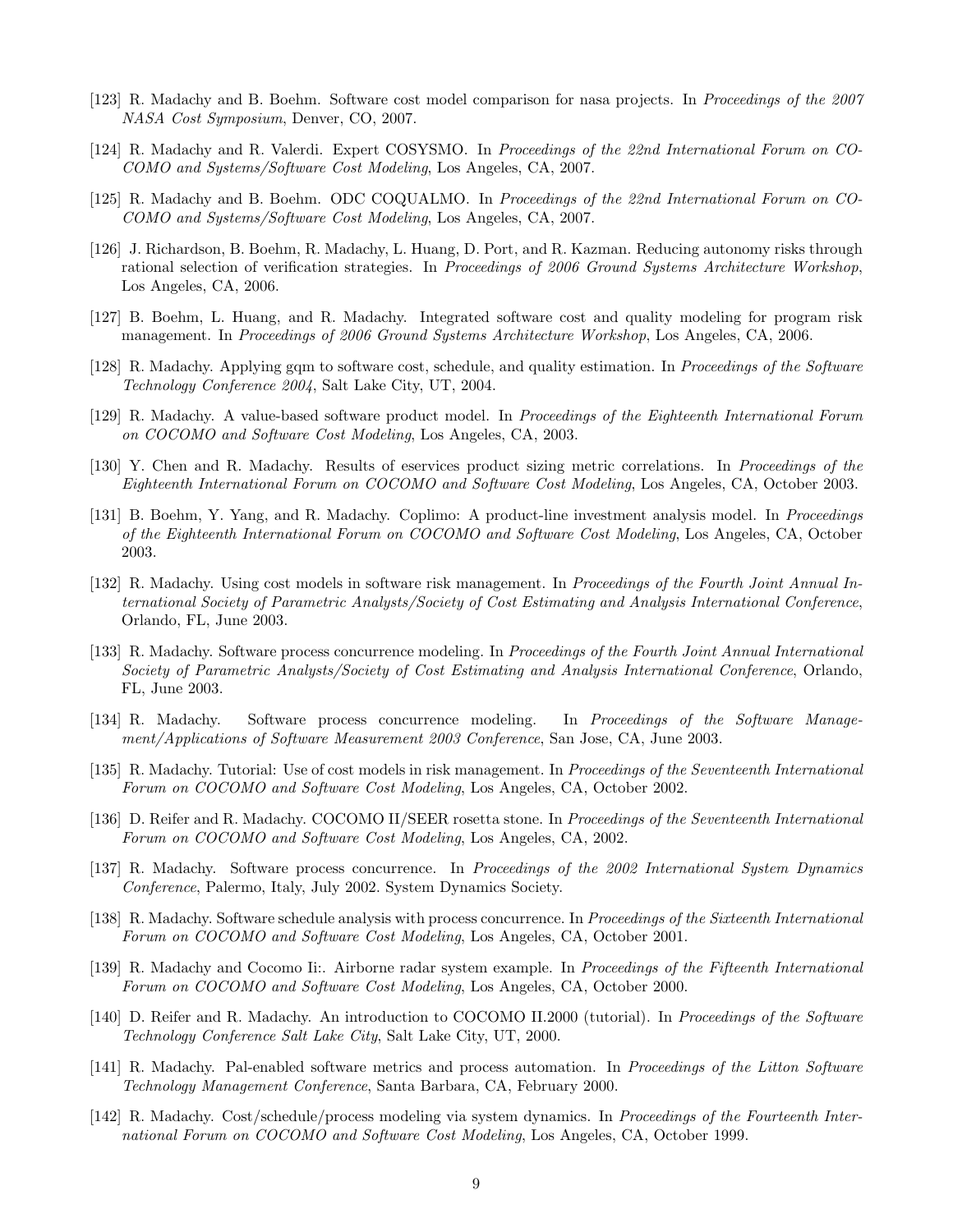- [143] R. Madachy and D. Tarbet. Initial experiences in software process modeling. In *Proceedings of the 14th International Forum on COCOMO and Software Cost Modeling*, Los Angeles, CA, October 1999.
- [144] R. Madachy. An advanced process asset library. In *Proceedings of the Tenth Software Engineering Process Group Conference*, Atlanta, GA, March 1999.
- [145] R. Madachy. An advanced process asset library. In *Proceedings of the 1999 Litton Software Technology Management Conference*, Dana Point, CA, February 1999.
- [146] R. Madachy and Tutorial: System. Dynamics modeling applied to software development processes. In *Proceedings of ProSim 98 Workshop*, Silver Falls, OR, June 1998.
- [147] R. Madachy, R. Nakahara, and M. Cochran. An intranet-based software cost estimation tool. In *Proceedings of the Litton Software Technology Management Conference*, CA, February 1997. Santa Barbara.
- [148] R. Madachy. Tutorial: Process modeling with system dynamics. In *Conference on Software Process Improvement*, Irvine, CA, January 1997.
- [149] R. Madachy. Tutorial: Process modeling with system dynamics. In *Proceedings of the Eighth Software Engineering Process Group Conference*, Atlantic City, NJ, May 1996.
- [150] R. Madachy. System dynamics modeling of an inspection-based process. In *Proceedings of the Litton Software Technology Management Conference*, Santa Barbara, CA, April 1996.
- [151] R. Madachy. System dynamics and cocomo: Complementary modeling paradigms. In *Proceedings of the Tenth International Forum on COCOMO and Software Cost Modeling*, Pittsburgh, PA, October 1995. Software Engineering Institute.
- [152] R. Madachy. Process improvement analysis of a corporate inspection program. In *Proceedings of the Seventh Software Engineering Process Group Conference*, Boston, MA, May 1995.
- [153] R. Madachy. Process improvement analysis of a corporate inspection program. In *Proceedings of the 1995 Litton Software Technology Management Conference*, Newport Beach, CA, April 1995.
- [154] B. Boehm, B. Clark, E. Horowitz, C. Westland, R. Madachy, and R. Selby. Cost models for future software life cycle processes: COCOMO 2.0. In *Proceedings of the Eighth Annual Software Technology Conference*, Salt Lake City, UT, April 1995.
- [155] R. Madachy. Dynamic modeling of an inspection-based process. In *Proceedings of the 1995 California Software Symposium*, Irvine, CA, April 1995.
- [156] R. Madachy. Development of a cost estimation process. In *Proceedings of the Ninth International Forum on COCOMO and Software Cost Modeling*, Los Angeles, CA, October 1994.
- [157] R. Madachy and L. Little. Analysis of a successful inspection program. In *Proceedings of the Eighteenth Annual Software Engineering Workshop*, Goddard Space Flight Center, Greenbelt, MD, December 1993. NASA/SEL.
- [158] R. Madachy. Knowledge-based assistance for software cost estimation and project risk assessment. In *Proceedings of the Eighth International Forum on COCOMO and Software Cost Modeling*, Pittsburgh, PA, October 1993. Software Engineering Institute.

#### Other Technical Presentations

- [159] Madachy R.and D. Jacques. System Cost Modeling and SysML Integration in Model-Based Systems Engineering. *INCOSE San Diego Chapter Meeting*, December 2016.
- [160] D. Jacques and R. Madachy. Model-Driven UAS ISR Tradespace Analysis. *8th Annual SERC Sponsor Research Review*, November 2016.
- [161] D. Jacques and R. Madachy. Model-Centric UAV ISR Analysis. *7th Annual SERC Sponsor Research Review*, December 2015.
- [162] R. Madachy. iTAP methods, processes and tools. *6th Annual SERC Sponsor Research Review*, December 2014.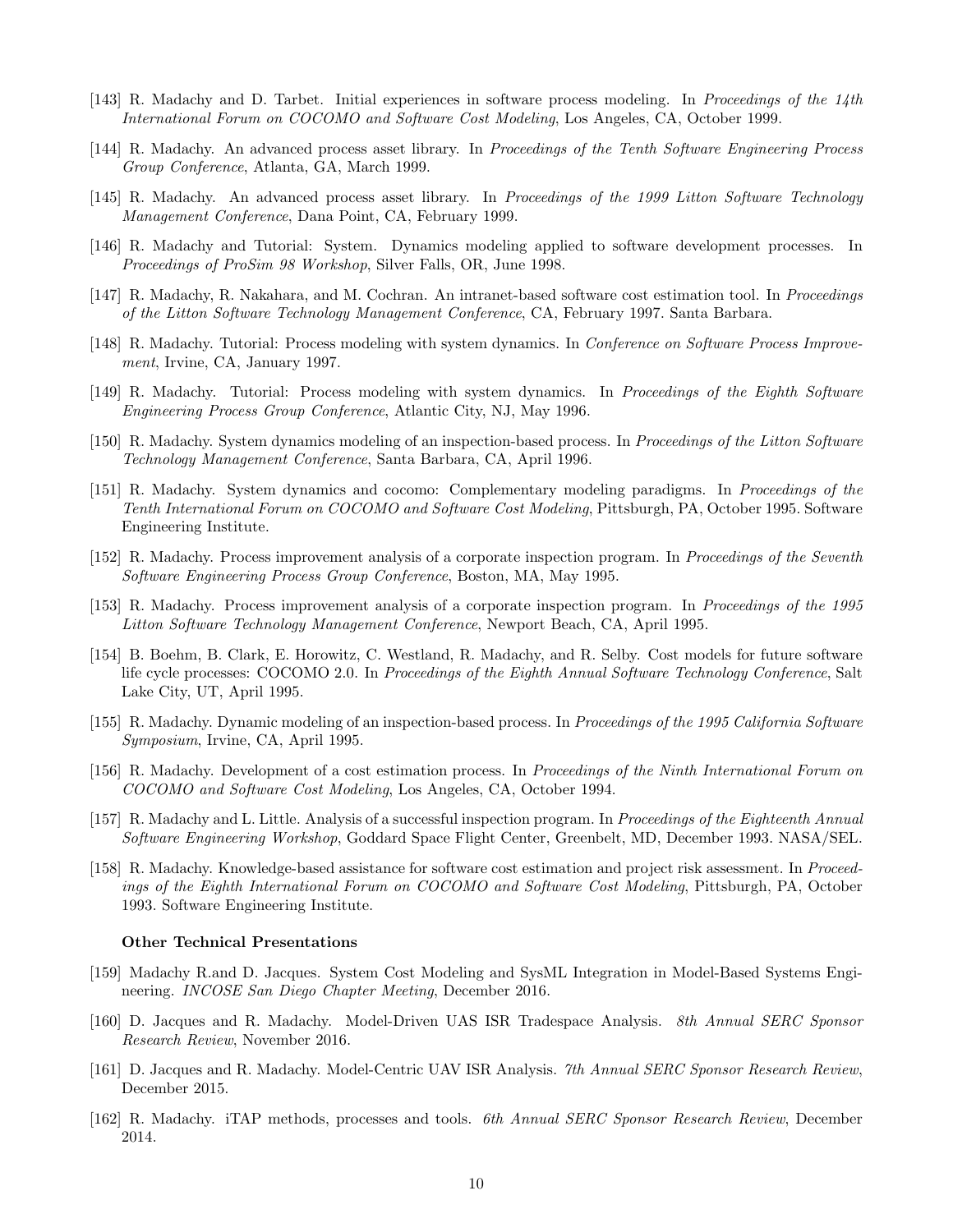- [163] R. Madachy. NPS Total Ownership Cost Models. *2014 SERC Annual Technical Review*, March 2014.
- [164] R. Madachy. Systems engineering management and the relationship of systems engineering to project management and software engineering. DoD ODASD Webinar Conference, July 2011. DoD Invited Presentation.
- [165] R. Madachy. Simulation of processes for developing complex systems. Crystal City, VA, 2011. DoD Schedule Assessment Workshop. DoD Invited Presentation.
- [166] Madachy R. Quick Engineering Cost Estimates and Trades using Coconomography. *INCOSE San Diego Chapter Meeting*, February 2011.
- [167] R. Madachy. Simulation of processes for complex software-intensive systems. DoD ODASD Webinar Conference, December 2008. DoD Invited Presentation.

#### Technical Reports

- [168] System Qualities Ontology, Tradespace and Affordability (SQOTA) Project Phase 5. Technical Report SERC-2017-TR-105, Systems Engineering Research Center, April 2017.
- [169] System Qualities Ontology, Tradespace and A↵ordability (SQOTA) Project Phase 4. Technical Report SERC-2016-TR-101, Systems Engineering Research Center, February 2016.
- [170] Tradespace and Affordability Phase 3. Technical Report SERC-2014-TR-039-3, Systems Engineering Research Center, December 2014.
- [171] Tradespace and Affordability Phase 2 A013 Final Technical Report. Technical Report SERC-2013-TR-039-2, Systems Engineering Research Center, December 2013.
- [172] Tradespace and Affordability Phase 1 A013 Final Technical Report. Technical Report SERC-2013-TR-039-1, Systems Engineering Research Center, July 2013.
- [173] B. Boehm, J. Lane, T. Tan, M. Moazeni, R. Madachy, and W. Rosa. Software Intensive Systems Cost and Schedule Estimation, Final. Technical Report SERC-2013-TR-032-2, Systems Engineering Research Center, June 2013.
- [174] Code L01 NSWC PHD, L Department. Littoral Warfare Engineering Facility (LWEF) Business Case Analysis. Technical report, 2013.
- [175] RT18 Valuing Flexibility Phase II. Technical Report SERC-2012-TR-10-2, Systems Engineering Research Center, 2012.
- [176] R. Turner, R. Madachy, J. Lane, D. Ingold, and L. Levine. Agile-Lean Software Engineering (ALSE) Evaluating Kanban in Systems Engineering, A013 - Final. Technical Report SERC-2013-TR-022-2, Systems Engineering Research Center, 2013.
- [177] RT 6 Software Intensive Systems Data Quality and Estimation Research in Support of Future Defense Cost Analysis, A013 - Annual and Final Scientific Technical Report . Technical Report SERC-2012-TR-032, Systems Engineering Research Center, 2012.
- [178] R. Madachy and B. Boehm. Comparative Analysis of COCOMO II, SEER-SEM and True-S Software Cost Models. Technical report, University of Southern California, USC-CSSE, 2008.
- [179] R. Madachy. Risk Model Report and Demonstrations. Technical report, submitted to NASA AMES, 2007.
- [180] R. Madachy and B. Boehm. Detailed Plans for CY 2008: Software Risk Advisory Tools Enhancements. Technical report, submitted to NASA AMES, 2007.
- [181] D. Ingold and R. Madachy. NASA Macro Risk Model Detailed Case Study. Technical report, submitted to NASA AMES, 2007.
- [182] R. Madachy and B. Boehm. Detailed ODC COQUALMO and Accuracy Analysis. Technical report, submitted to NASA AMES, 2007.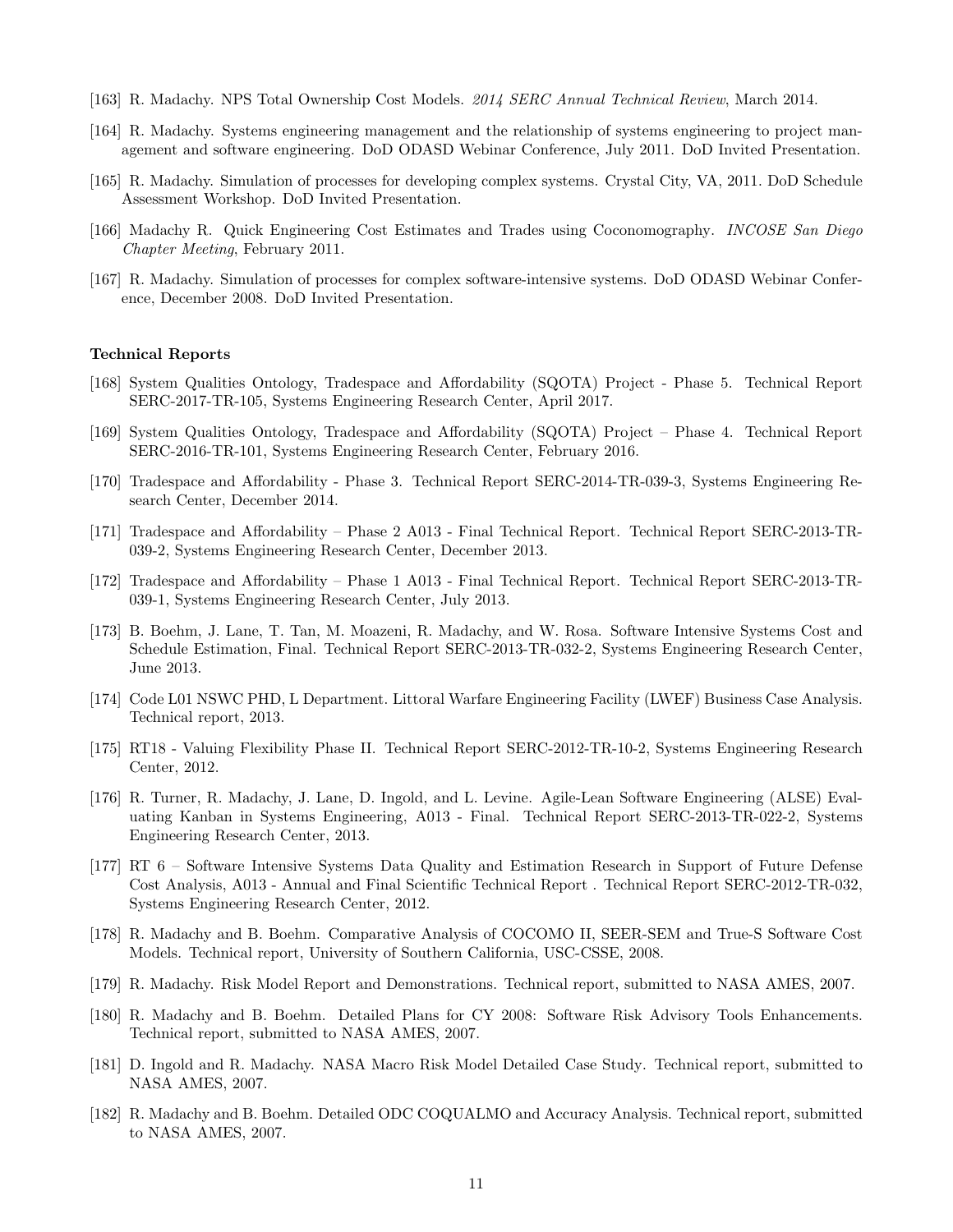- [183] R. Madachy and B. Boehm. Calibration of ODC COQUALMO to Predict V&V Effectiveness. Technical report, submitted to NASA AMES, 2007.
- [184] R. Madachy. Continuous Risk Model Design, Implementation and Calibration. Technical report, submitted to NASA AMES, 2007.
- [185] R. Madachy. 6G Software Cost and Defect Data Collection Form. Technical report, submitted to NASA AMES, 2006.
- [186] R. Madachy. Cost Model Comparison Report, Update Version. Technical report, submitted to NASA AMES, 2006.
- [187] R. Madachy, B. Boehm, and D. Wu. Comparison and Assessment of Cost Models for NASA Flight Projects. Technical Report USC-CSE-2006-616, University of Southern California, 2006.
- [188] R. Madachy. JPL Delphi Survey for V&V Defect Detection Efficiencies. Technical report, submitted to NASA JPL, 2006.
- [189] D. Ingold and R. Madachy. Risk Model Calibration Report. Technical report, submitted to NASA AMES, 2006.
- [190] R. Madachy. Model Comparison Report. Technical report, submitted to NASA AMES, July 2006.
- [191] R. Madachy and B. Boehm. MOCA Final Report. Technical report, submitted to the NASA/USRA MOCA project, March 2006.
- [192] R. Madachy. Using ODC COQUALMO to Quantify Risk Exposure for AUTONOMO: Approach and Example. Technical report, submitted to the NASA/USRA MOCA project, 2005.
- [193] R. Madachy and. MOCA Autonomo Calibration White Paper. Technical report, submitted to the NASA/USRA MOCA project, September 2005.
- [194] R. Madachy. Incremental COCOMO II and Initial System-of-Systems Common Operating Environment (SOSCOE) Sensitivity Analysis. Technical report, submitted to the Army/DARPA Future Combat Systems (FCS), 2005.
- [195] R. Madachy. Defect Field Descriptions Supporting the High Dependability Computing Program. Technical report, submitted to NASA-JPL, August 2005.
- [196] B. Boehm, L. Huang, A. Jain, and R. Madachy. The Nature of Information System Dependability: A Stakeholder/Value Approach. Technical Report USC-CSE-2004-520, University of Southern California, 2004.
- [197] R. Madachy. Incremental COCOMO II and Initial SOSCOE Sensitivity Analysis. Technical report, submitted to Boeing for the Army/DARPA Future Combat Systems (FCS), 2004.
- [198] R. Madachy. FCS Software Cost and Schedule Data Collection. Technical report, prepared for contractors on the Army Future Combat Systems (FCS), 2002.
- [199] R. Madachy and B. Boehm. MDS software adoption cost analysis. Technical report, submitted to NASA-JPL, 2002.
- [200] R. Madachy, D. Reifer, and B. Boehm. FCS software cost estimation initiative plan. Technical report, submitted to Boeing for the Army/DARPA Future Combat Systems (FCS), 2002.
- [201] R. Madachy. FCS COCOMO tutorial. Technical report, Army/DARPA Future Combat Systems (FCS) project, Seal Beach, CA, August 2002.
- [202] R. Madachy. COCOMO to SEER Rosetta Stone. Technical report, submitted to Army/DARPA Future Combat Systems (FCS), 2002.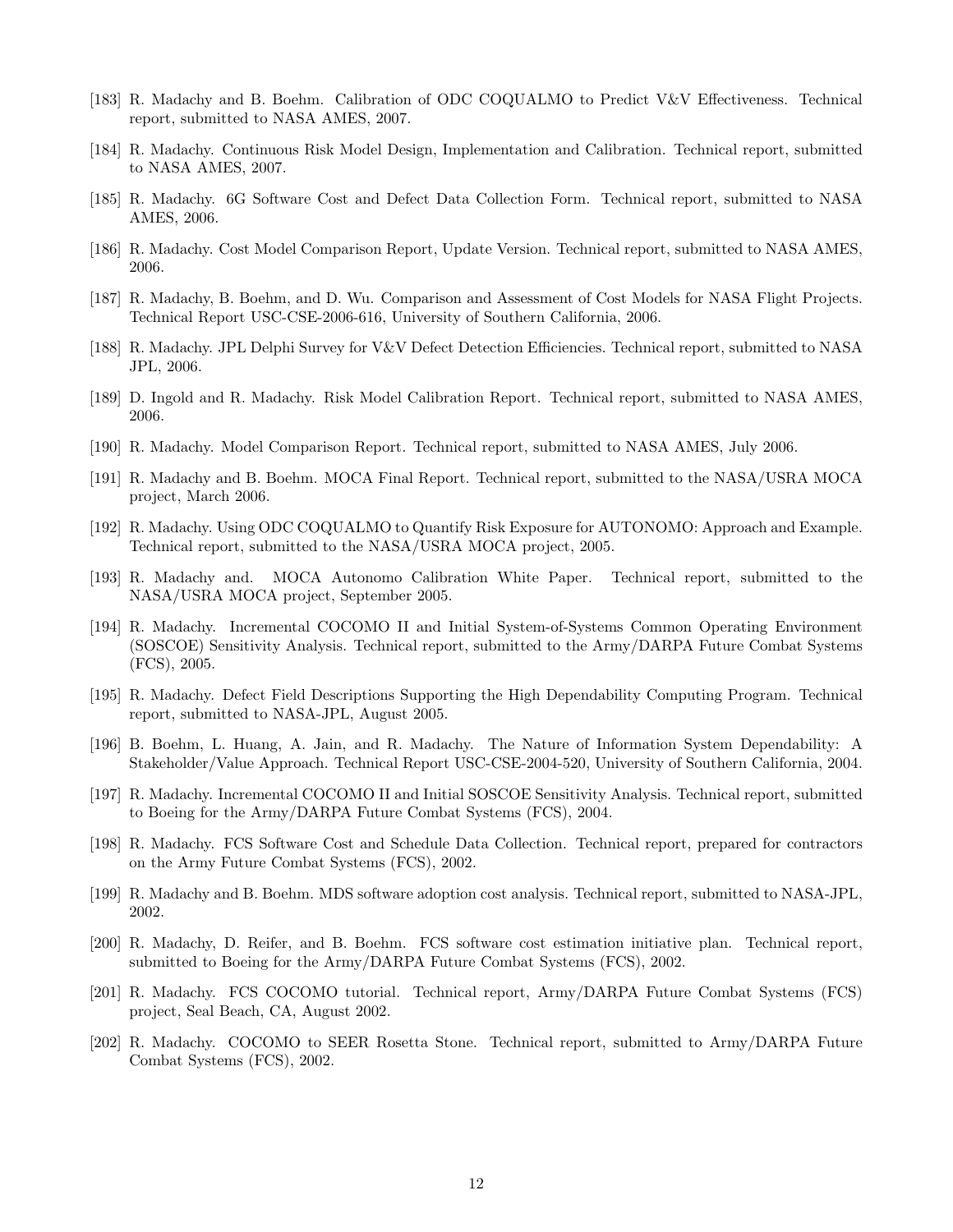### Published Computer Programs

- [203] R. Madachy. Electric Car Charging Model. In *What Every Engineer Should Know About Modeling and Simulation*, August 2017. URL [https://github.com/madachy/](https://github.com/madachy/What-Every-Engineer-Should-Know-About-Modeling-and-Simulation) [What-Every-Engineer-Should-Know-About-Modeling-and-Simulation](https://github.com/madachy/What-Every-Engineer-Should-Know-About-Modeling-and-Simulation).
- [204] R. Madachy. System Cost Model Suite v.2.0, 2017. URL [http://csse.usc.edu/tools/cost\\_model\\_suite](http://csse.usc.edu/tools/cost_model_suite).
- [205] R. Madachy. COCOMO Suite, 2015. URL <http://csse.usc.edu/tools/COCOMOSuite>.
- [206] R. Madachy. COCOMO II, 2016. URL <http://csse.usc.edu/tools/COCOMO>.
- [207] R. Madachy. COCOMO 81, 2016. URL <http://softwarecost.org/tools/COCOMO81/>.
- [208] R. Madachy. COSYSMO, 2015. URL <http://csse.usc.edu/tools/COSYSMO>.
- [209] R. Madachy. Expert COSYSMO, 2011. URL <http://csse.usc.edu/tools/expertcosysmo.php>.
- [210] R. Madachy. ODC COQUALMO, 2011. URL <http://csse.usc.edu/tools/COQUALMO.php>.
- [211] R. Madachy. Expert COCOMO, 2008. URL [http://sunset.usc.edu/research/COCOMOII/expert\\_cocomo/](http://sunset.usc.edu/research/COCOMOII/expert_cocomo/expert_cocomo2000.html) [expert\\_cocomo2000.html](http://sunset.usc.edu/research/COCOMOII/expert_cocomo/expert_cocomo2000.html).

### Other Publications

Newsletter Articles

- [212] R. Madachy. From the President. INCOSE San Diego Chapter Newsletter, March 2016. URL [https://](https://sdincose.org/wp-content/uploads/2016/10/March20201620SD20INCOSE20Newsletter.pdf) [sdincose.org/wp-content/uploads/2016/10/March20201620SD20INCOSE20Newsletter.pdf](https://sdincose.org/wp-content/uploads/2016/10/March20201620SD20INCOSE20Newsletter.pdf). (From the President Column).
- [213] R. Madachy. Our INCOSE Heritage: Foundations of Systems Architecting. INCOSE San Diego Chapter Newsletter, June 2016. URL [https://sdincose.org/wp-content/uploads/2017/08/](https://sdincose.org/wp-content/uploads/2017/08/June-2016-INCOSE-Newsletter.pdf) [June-2016-INCOSE-Newsletter.pdf](https://sdincose.org/wp-content/uploads/2017/08/June-2016-INCOSE-Newsletter.pdf). (From the President Column).
- [214] R. Madachy. Our INCOSE Heritage: Integrating Software and Systems Engineering. INCOSE San Diego Chapter Newsletter, September 2016. URL [https://sdincose.org/wp-content/uploads/2016/10/](https://sdincose.org/wp-content/uploads/2016/10/Sept20201620INCOSE20Newsletter.pdf) [Sept20201620INCOSE20Newsletter.pdf](https://sdincose.org/wp-content/uploads/2016/10/Sept20201620INCOSE20Newsletter.pdf). (From the President Column).
- [215] R. Madachy. Our INCOSE Heritage: Systems Engineering Dichotomies. INCOSE San Diego Chapter Newsletter, December 2016. URL [https://sdincose.org/wp-content/uploads/2017/01/](https://sdincose.org/wp-content/uploads/2017/01/Dec20201620INCOSE20Newsletter.pdf) [Dec20201620INCOSE20Newsletter.pdf](https://sdincose.org/wp-content/uploads/2017/01/Dec20201620INCOSE20Newsletter.pdf). (From the President Column).

### Sponsored Research

"DoD Agile Software Development Early Phase Cost Modeling", Naval Research Program (NRP), \$55,000 FY2018

"System Qualities Ontology, Tradespace And Affordability Program", Office of the Deputy Assistant Secretary of Defense for Systems Engineering (ODASD(SE)), PI, \$30,000 FY2015-FY2016 ((Phase 4 Task 2); \$30,000 FY2015–FY2016 ((Phase 4 Task 3) \$38,400 FY2016–FY2017 (Phase 5) \$38,400 FY2017–FY2018 (Phase 6) (8 awards including Phases 1–3 below, total \$276,400)

"Ilities Tradespace And Affordability Program", Office of the Deputy Assistant Secretary of Defense for Systems Engineering (ODASD(SE)), \$40,000 FY2013 (Phase 1); \$30,000 FY2013–FY2014 (Phase 2); \$30,000 FY2014–FY2015 ((Phase 3 Task 2); \$30,000 FY2014-FY2015 (Phase 3 Task 3)

"Software Cost Estimation Metrics", Air Force Cost Analysis Agency, PI, \$75,000 for 2009–2010, \$65,000 for 2010–2011, \$25,000 FY2011; \$15,000 FY2011–FY2012 (4 awards, total \$180,000)

PMS-485 "Systems And Software Support", SPAWAR, PI, \$12,000, FY2012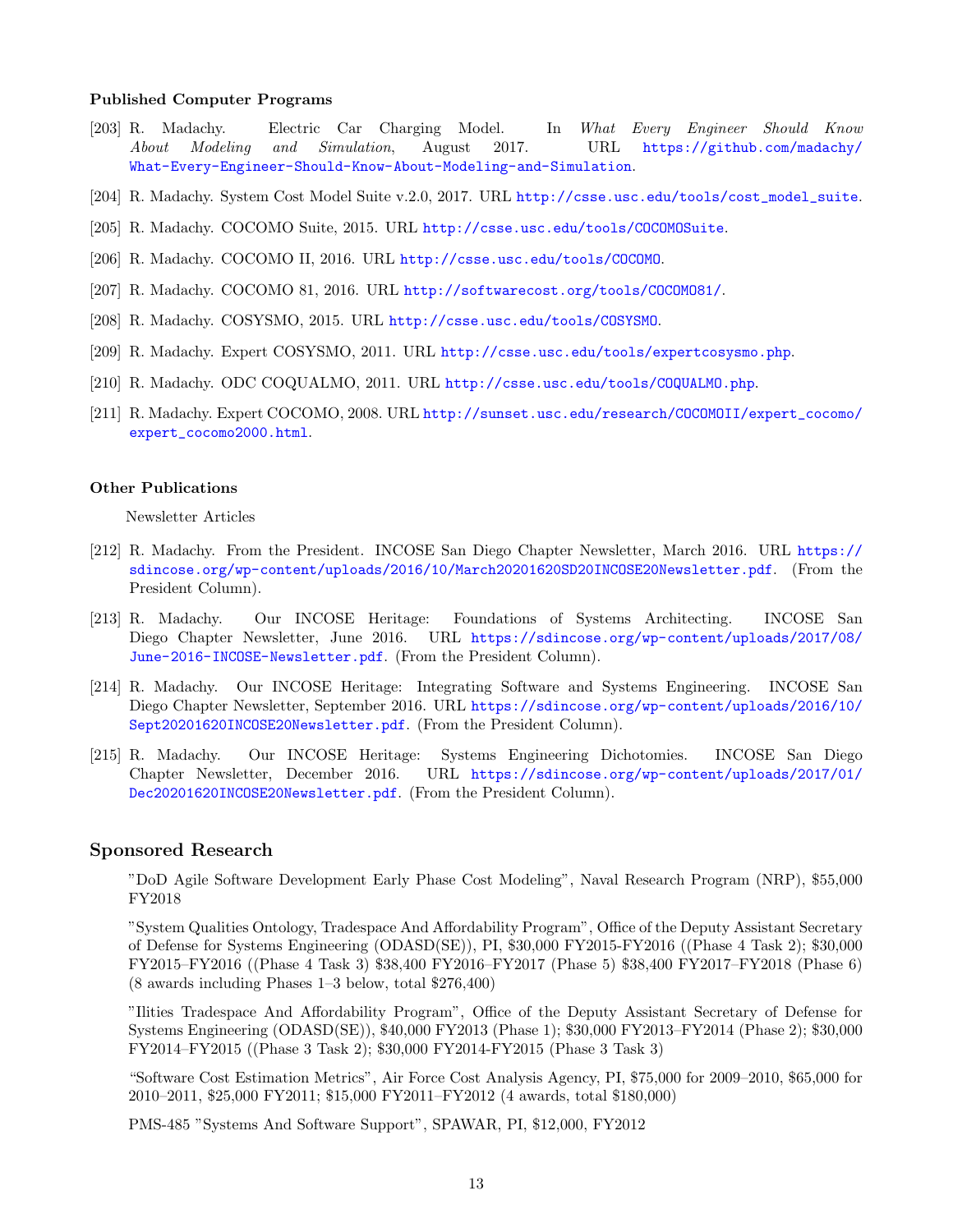SPAWAR PMS 485 Support, SPAWAR, Co-PI, \$27,000 FY2011

"Systems Of Systems Cost Estimating Support to SPAWAR 5.1.1", Space and Naval Warfare Systems Command, PI, \$29,750 for FY2011

"Future Airborne Capability Environment (FACE) Business Model Development", NAVAIR, PI, \$104,000 FY2014–FY2015

"Littoral Warfare Engineering Facility Business Case Analysis", Naval Surface Warfare Center, PI, Port Hueneme Division, \$32,500 FY2013–FY2014

"Agile-Lean Software Engineering (ALSE): Evaluating Kanban In Systems Engineering", National Security Agency, \$120,000 FY2012, Co-PI at \$40,000 FY2012

"Valuing Flexibility", Office of the Deputy Assistant Secretary of Defense for Systems Engineering (ODASD), PI, \$100,000 (2010-2011), Co-PI, \$11K FY2011)

"Future Directions in Software Development Practices", National Aeronautics and Space Administration / West Virginia University, Co-PI, \$40,000 for 2008

"Army Future Combat Systems Support", Sverdrup Technology, Inc., Co-PI, \$450,000 for 2006–2007, \$419,000 extension for 2008

"Software Risk Advisory Tools", National Aeronautics and Space Administration, Co-PI, \$396,000 for 2006– 2008

"System Dynamics Modeling for Sustainable Enterprise Executive Roundtable", USC Center for Sustainable Cities, PI, \$5,000 M&S for 2008

"A Model of Options and Costs for Reliable Autonomy", National Aeronautics and Space Administration, Human and Robotic Technology Program, Co-PI, \$384,375 for 2005–2006 for the USC portion

"Prometheus Software Tool Evaluation", Northrop Grumman Space Technology, \$80,000, Co-PI, 2005

"Empirical Research on High Dependability Computing", National Aeronautics and Space Administration, Co-PI, total contract value \$2,198,872, funded 2001–2004

"CEBASE Support of Future Combat Systems", Army and DARPA, Research Lead, total contract values of \$3,161,49 funded 2001-2004 and \$566,452 funded 2002–2004

"Teledyne Software Cost Model Development", Teledyne Systems, Research Lead, \$40,000, 1994

## University Service

Academic Associate, Systems Engineering Curriculum 311, 2015 - Present

Course Coordinator, SE4003 Software Systems Engineering, Systems Engineering Dept., 2008 - Present

Course Coordinator, SE3011 Engineering Economics and Cost Estimation, Systems Engineering Dept., 2017- Present

Chair, NPS Faculty Council Scholarship Committee, 2017

Committee Member, NPS Faculty Council Scholarship Committee, 2016

Committee Member, Systems Engineering Dept. Hiring Committee, March 2016 - December 2016, 2017

Committee Member, Software Engineering (SWE) Ph.D. Committee, 2009 - Present

### Honors and Awards

Best Paper Award, IEEE Empirical Software Engineering and Measurement Conference, 2017

Recipient, [2016 Lifetime Achievement Award in Systems and Software Cost Estimation,](http://csse.usc.edu/new/31st-cocomo-program) USC Center for Systems and Software Engineering, for "Innovative Development of a Wide Variety of Cost, Schedule and Quality Models and Simulations", 2016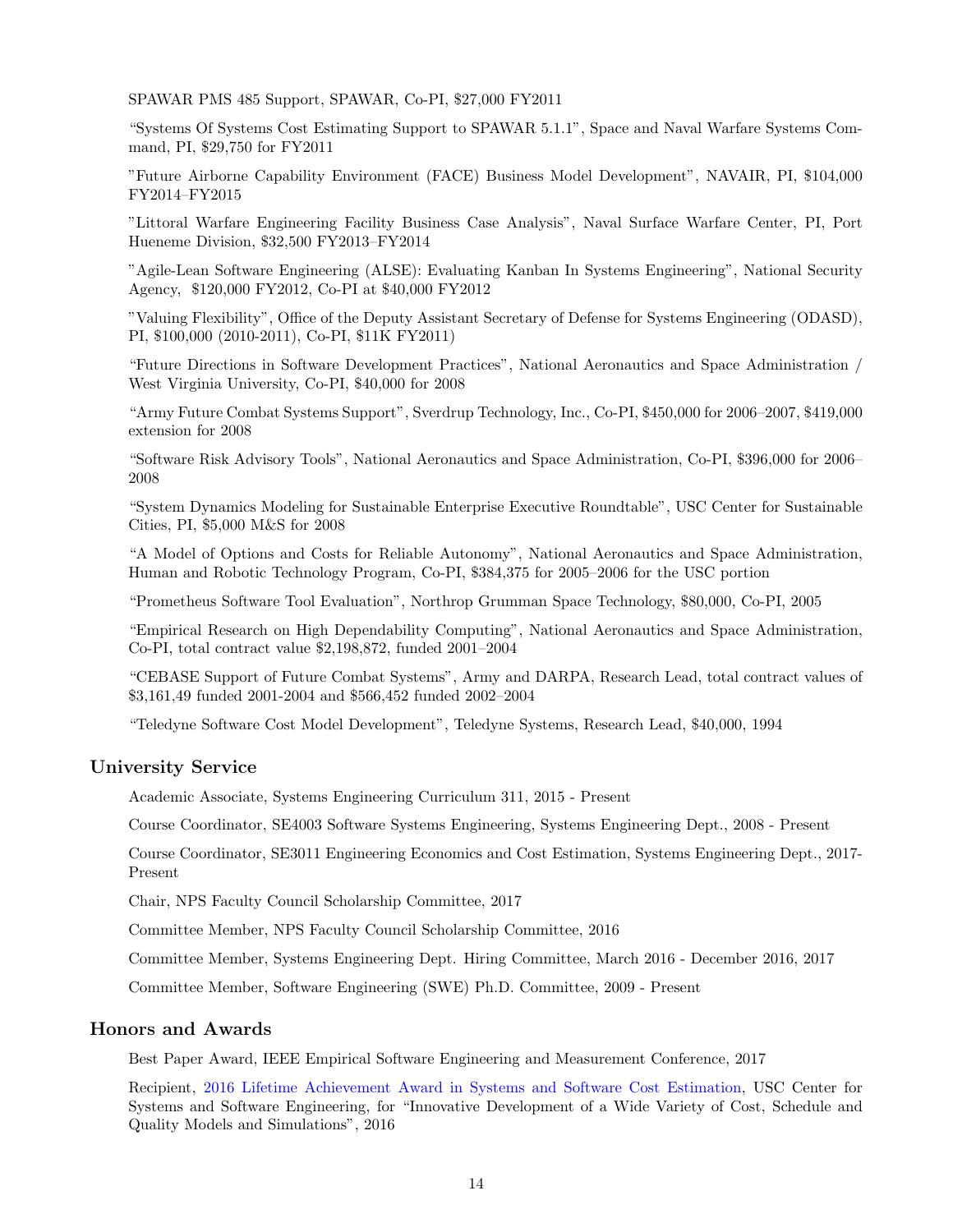Best Paper Award, International Cost Estimating and Analysis Association Conference, 2015

Best Paper Award, International Cost Estimating and Analysis Association Conference, 2014

Biography listed in the Marquis Who's Who as an engineering educator at NPS, 2009

Nomination from Litton Guidance and Control Systems Division VP for corporate-wide Litton Software Excellence Award, 1999 (award decision pending when left company)

Honorable Mention, Litton Advanced Technology Achievement Award (all Litton divisions), 1996

Best Paper Award, Sixth International Conference on Applications of Software Measurement, 1995

Co-recipient, Litton Data Systems Continuous Measurable Improvement major award, 1995

Best Paper Award, Litton Software Technology Management Conference (all Litton divisions), 1994

Best Graduate Student Paper Award, Annual International Conference of the IEEE Engineering in Medicine and Biology Society, 1988

First Place Winner, 1988 UCLA Crump Prize for research in medical engineering from Crump Institute for Medical Engineering, 1988

Received General Dynamics Excel Award for generation of mission data and on-board tape for advanced flight test program, 1982

First Place Winner, national technical paper contest sponsored by Gearhart Industries, 1981

Chosen twice to represent the University of Dayton in "Who's Who Among Students in American Universities and Colleges", 1980, 1981

Dean's Honor List, University of Dayton, 1977–1981

Tau Beta Pi National Engineering Honor Society, 1978

Pi Tau Sigma National Mechanical Engineering Honor Society, 1978

## Professional Service

### Professional Organization Board

Vice-President of Chapter Development, INCOSE San Diego Chapter, 2018

Past-President, INCOSE San Diego Chapter, 2017

President, INCOSE San Diego Chapter, 2016

President-Elect, INCOSE San Diego Chapter, 2015

Treasurer, INCOSE San Diego Chapter, 2014

#### Journal Editorial Boards

Editorial Board, [Journal of Cost Analysis and Parametrics \(JCAP\),](http://www.tandfonline.com/action/journalInformation?show=editorialBoard&journalCode=ucap20) 2012 – 2017

Editorial Board, International Journal of Information Technology and the Systems Approach, 2007-2009

### Journal Referee and Reviewer

System Dynamics Review, 2017 (SDR-17-0015) Journal of Software: Evolution and Process, 2017 (JSME-16-0191) IEEE Transactions on Software Engineering, 2009, 2010, 2011, 2014 (TSE-2014-34-0054, TSE-2012-04-0093, TSE-2011-03-0066, TSE-2009-12-0406) IEEE Systems Journal, 2013 (ISJ-RE-13-02596) IEEE Software, 2009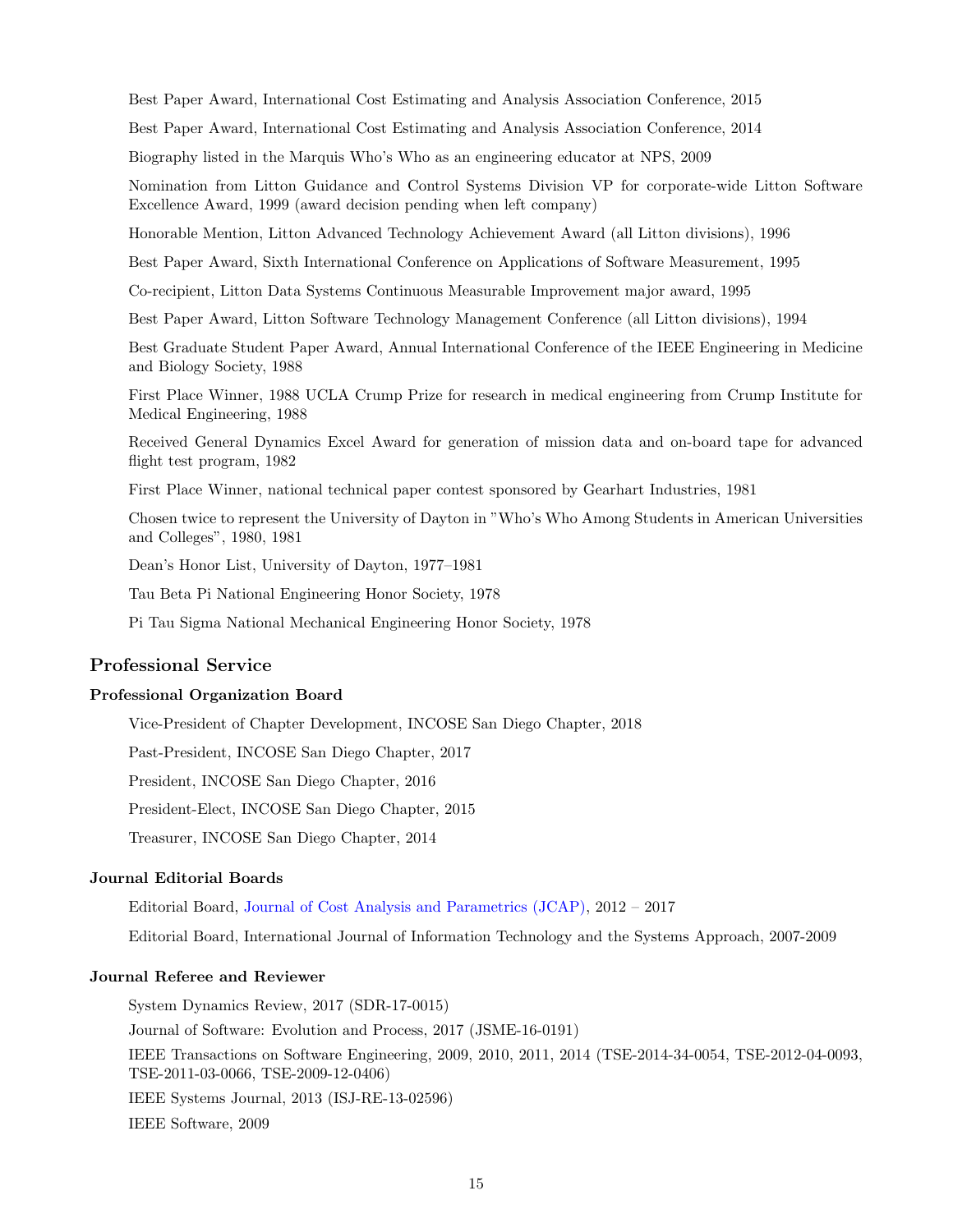Empirical Software Engineering, 2010, 2014 (EMSE-D-14-00093, EMSE430 2010) Journal of Software Maintenance and Evolution: Research and Practice, 2009 Journal of Cost Analysis and Parametrics, 2013 (UCAP-2013-0001) ACM Transactions on Software Engineering and Methodology, 2011 (TOSEM-2011-0093). Information and Software Technology, 2010, 2014 (INFSOF-D-10-00109, INFSOF-D-13-0044) International Journal of Computer Integrated Manufacturing, 2009 (TCIM-2010-IJCIM-0105) International Journal of Information Technologies and Systems Approach, 2009 Previous reviews for IEEE Transactions on Software Engineering, IEEE Software, IEEE Computer, Journal

of Software: Evolution and Process, Journal of Systems and Software, System Dynamics Review, others, 1996-2008

### Conference Chairmanship

Program Co-Chair, International Conference on Software Process (ICSP), 2009

Publicity Chair, International Conference on Software Process (ICSP), 2008

Registration Chair, International Symposium on Empirical Software Engineering (ISESE), 2004

Program Chair, International Forum on COCOMO and Systems/Software Cost Modeling, 1998-2001

### Conference Program Committee Membership

Program Committee Member, International Conference on Systems and Software Process (ICSSP), 2011– 2015, 2017

Program Committee Member, Conference on Systems Engineering Research (CSER), 2012–2015

Program Committee Member, Actionable Analytics Workshop at IEEE Automated Software Engineering (ASE), 2015

Program Committee Member, International Forum on COCOMO and Systems/Software Cost Modeling, 1994–Present

Program Committee Member, International Conference on Software Process (ICSP), 2007–2010

Program Committee Member, Software Process Simulation Modeling Workshop, 1998–2000, 2003, 2005–2006

Program Committee Member, International Symposium on Empirical Software Engineering (ISESE), 2004

Program Committee Member, International Conference on COTS-Based Software Systems (ICCBSS), 2004

Program Committee Member, Feedback and Evolution in Software and Business Processes (FEAST) Workshop, 2000

Program Committee Member, California Software Symposium, 1997–1999

### Conference - Other

Reviewer for several papers submitted to the Barry W. Boehm Symposium, 2011

Reviewed conference papers for Engineering Education and Educational Technologies (EEET 2010), 2010

#### Conference Tutorials Organized

D. Houston and R. Madachy, "Tutorial: Understanding the Dynamics of Software Projects: An Introduction to Software Process Modeling and Simulation", Proceedings of the 2014 International Conference on Software and System Process, IEEE, Nanjing, China, 2014

R. Madachy and R. Valerdi, "Tutorial: Systems Engineering and Total Ownership Cost Estimation", Proceedings of the 22nd Annual INCOSE International Symposium, Rome, Italy, July 2012